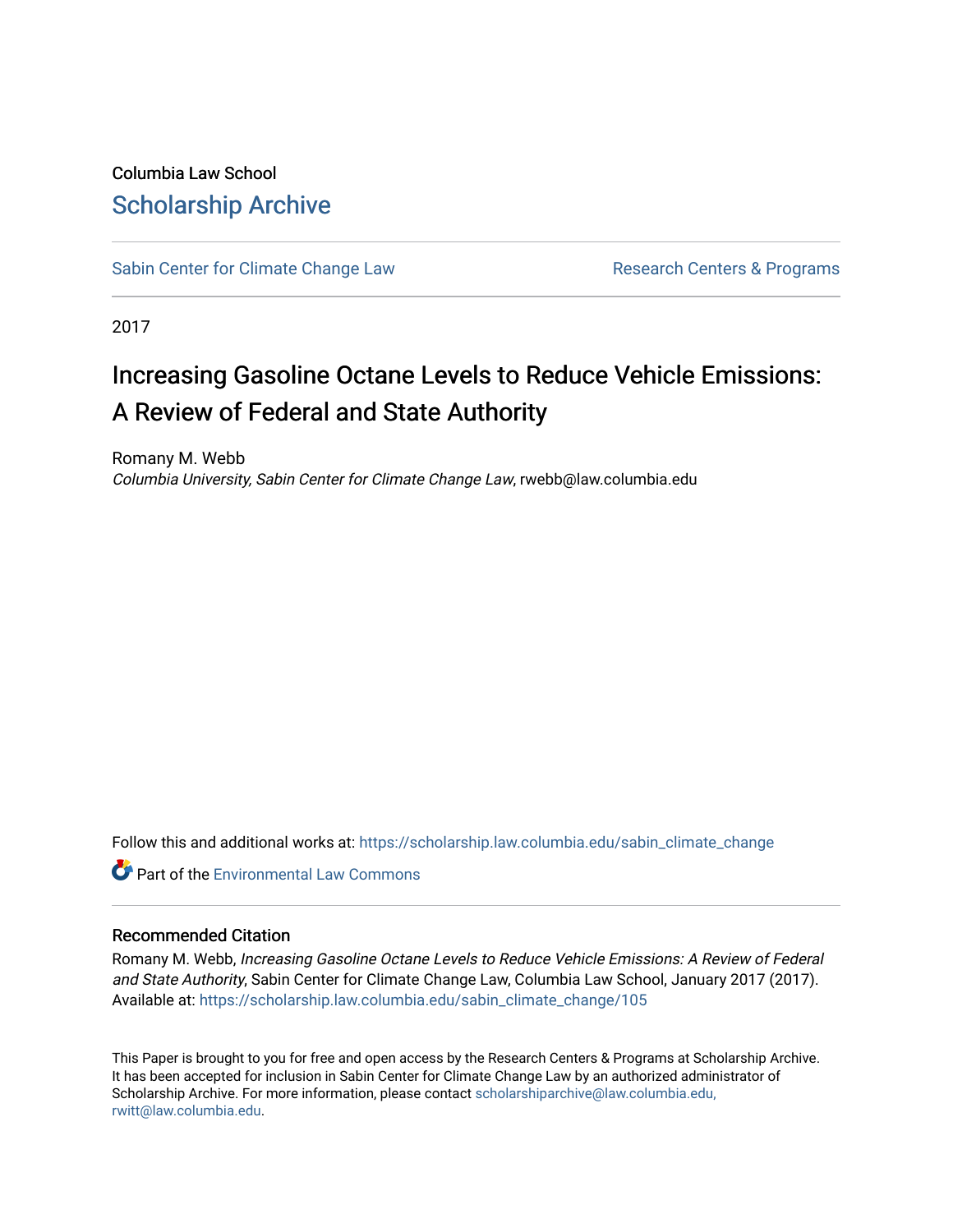

SABIN CENTER FOR CLIMATE CHANGE LAW

# **INCREASING GASOLINE OCTANE LEVELS TO REDUCE VEHICLE EMISSIONS:**

A Review of Federal and State Authority

By Romany M. Webb January 2017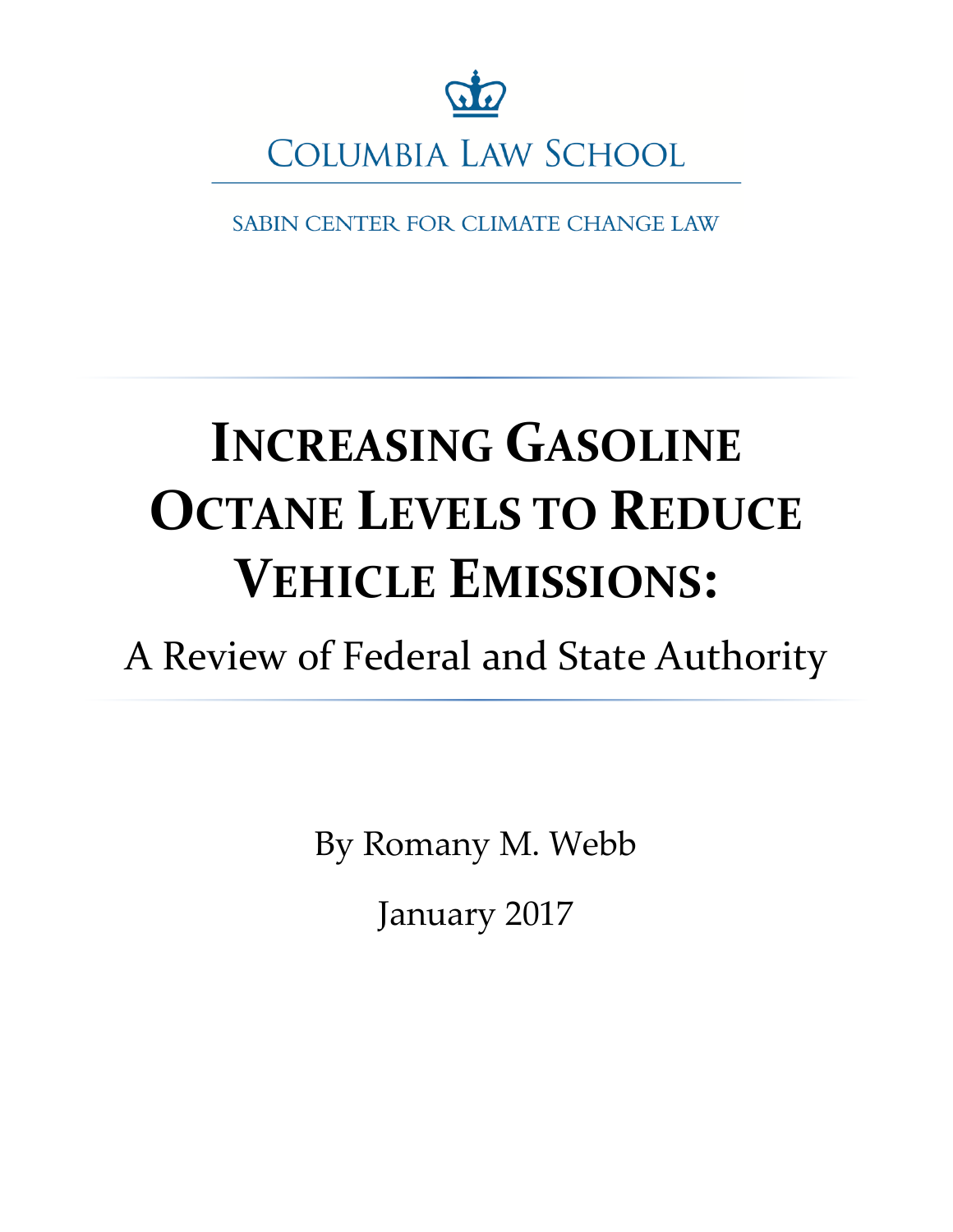#### © 2017 Sabin Center for Climate Change Law, Columbia Law School

The Sabin Center for Climate Change Law develops legal techniques to fight climate change, trains law students and lawyers in their use, and provides the legal profession and the public with up-to-date resources on key topics in climate law and regulation. It works closely with the scientists at Columbia University's Earth Institute and with a wide range of governmental, nongovernmental and academic organizations.

Sabin Center for Climate Change Law Columbia Law School 435 West 116th Street New York, NY 10027 **Tel:** +1 (212) 854-3287 **Email:** columbiaclimate@gmail.com **Web:** http://www.ColumbiaClimateLaw.com **Twitter:** @ColumbiaClimate **Blog:** <http://blogs.law.columbia.edu/climatechange>

*Disclaimer: This paper is the responsibility of The Sabin Center for Climate Change Law alone, and does not reflect the views of Columbia Law School or Columbia University. This paper is an academic study provided for informational purposes only and does not constitute legal advice. Transmission of the information is not intended to create, and the receipt does not constitute, an attorney-client relationship between sender and receiver. No party should act or rely on any information contained in this White Paper without first seeking the advice of an attorney.* 

**About the author:** Romany Webb is an Associate Research Scholar at Columbia Law School and Climate Law Fellow at the Sabin Center for Climate Change Law.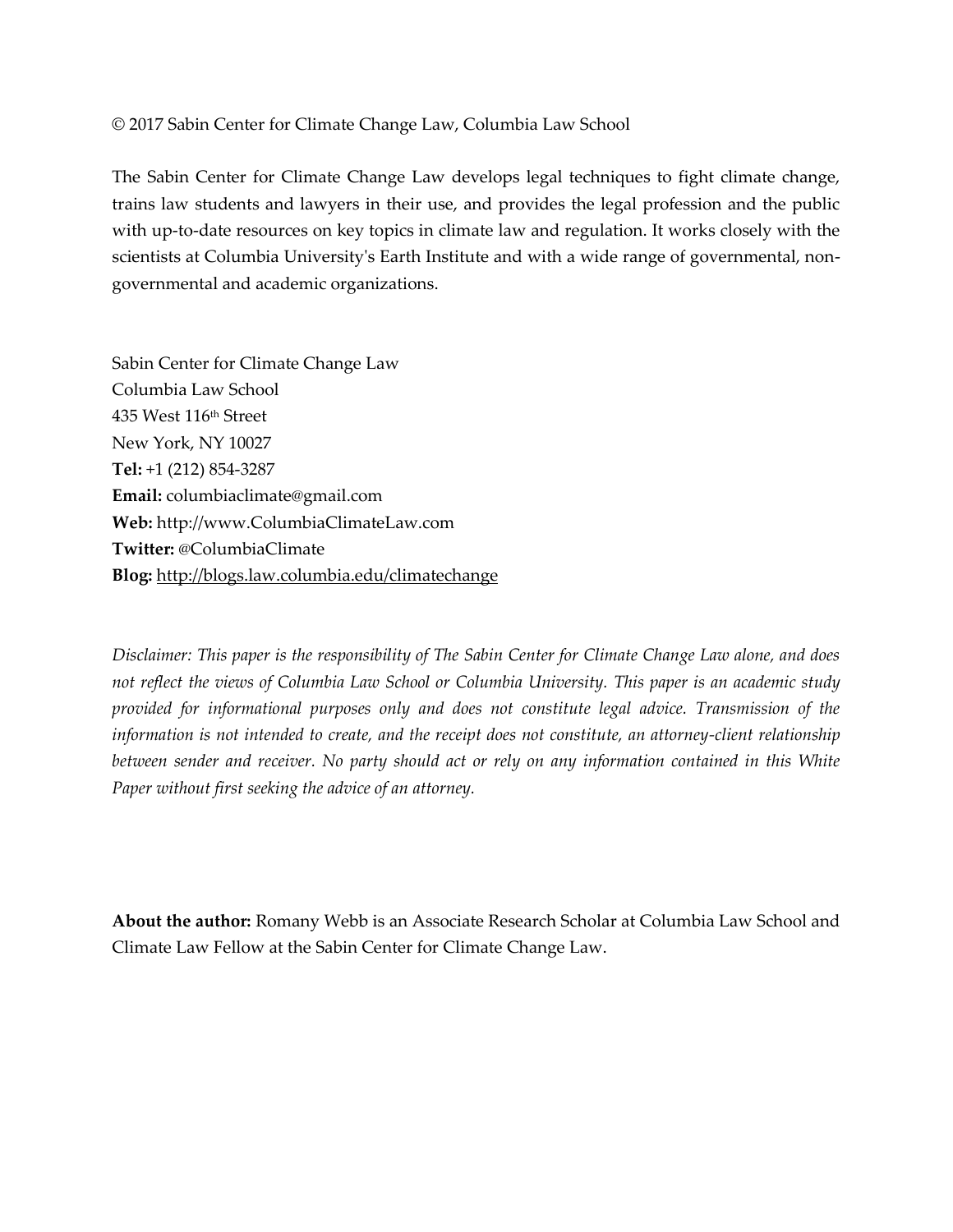## **EXECUTIVE SUMMARY**

With concern growing over the transportation sector's contribution to climate change, many vehicle manufacturers are looking to deploy more efficient, high compression engines that have greater fuel economy and emit less carbon dioxide. To date, however, use of high compression engines has been hampered by the low octane rating of gasoline. This increases the potential for engine knock, wherein gasoline self-ignites and explodes, impairing vehicle performance and efficiency. Seeking to overcome this issue, vehicle manufacturers have called on the U.S. Environmental Protection Agency ("EPA") to adopt regulations to increase gasoline octane levels. While EPA officials have previously expressed support for regulation, it is unclear whether action will be taken by the Trump Administration. In the absence of federal action, states may wish to adopt their own regulations. This paper explores the legal basis for regulation at the federal and/or state levels.

EPA is the only federal agency authorized to regulate gasoline and other motor vehicle fuels. Regulatory authority is conferred on EPA by section 211 of the Clean Air Act. In that section, Congress expressed a clear preference for federal fuel regulation, curtailing state regulatory authority. Notably, the section pre-empts state regulation where EPA has regulated a fuel or found regulatory action to be unnecessary. There is, however, an exception for California which may adopt its own fuel regulations regardless of any action by EPA. Regulations adopted by California are not subject to review and/or approval by EPA. The regulations only apply in California and cannot be adopted by other states, in preference to federal regulations, as is permitted with respect to vehicle emission standards.

Under section 211(c) of the Clean Air Act, EPA may promulgate regulations with respect to the composition or characteristics of a fuel, including its octane rating. Regulation may occur through two pathways, namely:

- (A) under section  $211(c)(1)(A)$ , EPA may regulate a fuel after:
	- (I) finding that the fuel or its emission products contribute to air pollution that may reasonably be anticipated to endanger the public health or welfare; AND
	- (II) considering medical and scientific evidence, including other technically or economically feasible means of achieving vehicle emissions standards, adopted under section 202 of the Clean Air Act; OR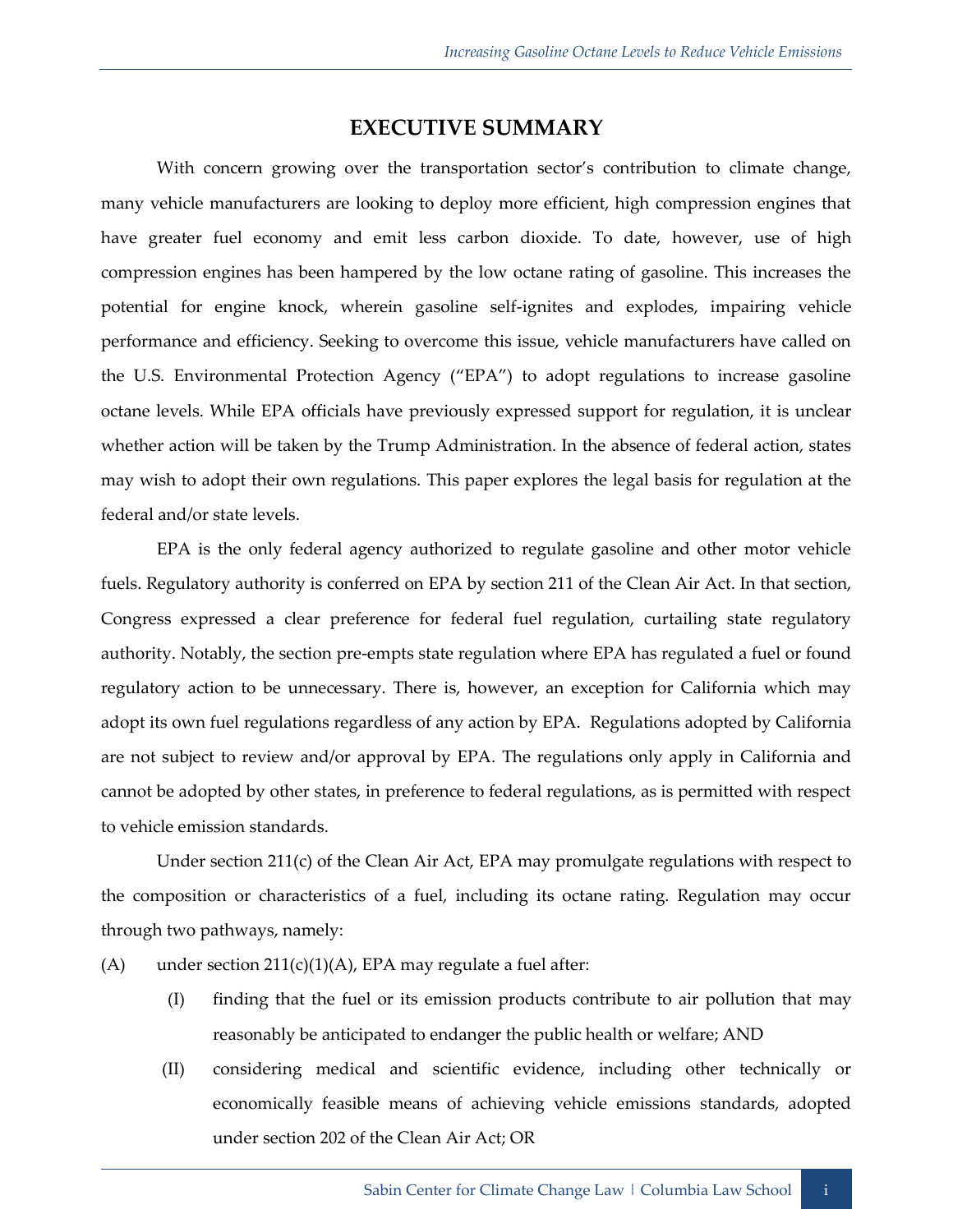- (B) under section  $211(c)(1)(B)$ , EPA may regulate a fuel after:
	- (I) finding that emission products of the fuel will impair, to a significant degree, the performance of an emissions control device in or near general use; AND
	- (II) considering scientific and economic data, including a cost benefit analysis comparing emission control devices that require adoption of fuel regulations, with devices that do not.

A flow chart summarizing the process EPA must follow when adopting fuel regulations is included in Appendix 1 to this paper. As indicated there, the first question EPA must ask is whether the fuel to be regulated contributes to air pollution that endangers public health or welfare. This requirement is clearly met with respect to low octane gasoline, use of which necessitates the deployment of low compression engines, which emit significant carbon dioxide, a form of air pollution that contributes to climate change and thereby endangers public health. Nevertheless, prior to regulating gasoline octane levels, EPA must consider other means of achieving vehicle emissions standards. The legislative history and subsequent case law suggest that this requires EPA to consider whether regulation is "necessary or otherwise advisable" to achieve the standards.

EPA has established carbon dioxide emissions standards for model year 2012 through 2025 light-duty vehicles. Research by EPA and the Department of Transportation suggests that those standards can be achieved through improvements in engine design without any change in fuels. This has, however, been disputed by some vehicle manufacturers who claim that an increase in fuel octane levels is necessary to achieve the standards at low cost.

EPA could regulate low octane gasoline if evidence before it demonstrates that the emissions standards cannot be achieved without increasing octane levels or that such an increase would significantly lower the costs of achieving the standards. If EPA fails to act, state agencies may regulate octane provided EPA has not determined such regulation to be unnecessary. Even if EPA makes such a determination, however, regulations could be adopted by California.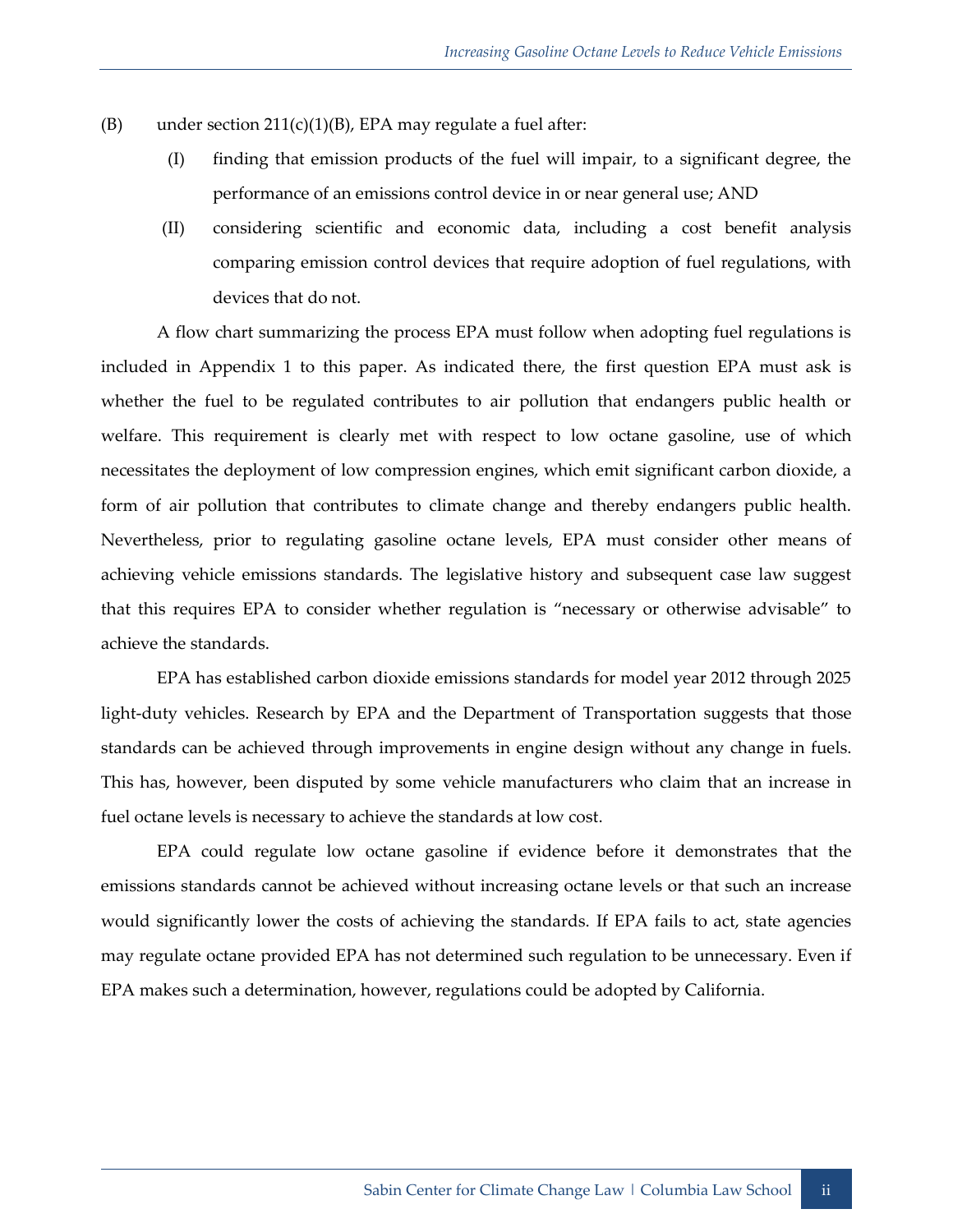## **CONTENTS**

| 1. |     |  |  |  |
|----|-----|--|--|--|
| 2. |     |  |  |  |
|    | 2.1 |  |  |  |
|    | 2.2 |  |  |  |
| 3. |     |  |  |  |
|    | 3.1 |  |  |  |
|    | 3.2 |  |  |  |
|    | 3.3 |  |  |  |
|    | 3.4 |  |  |  |
|    |     |  |  |  |
| 5. |     |  |  |  |
|    |     |  |  |  |
|    |     |  |  |  |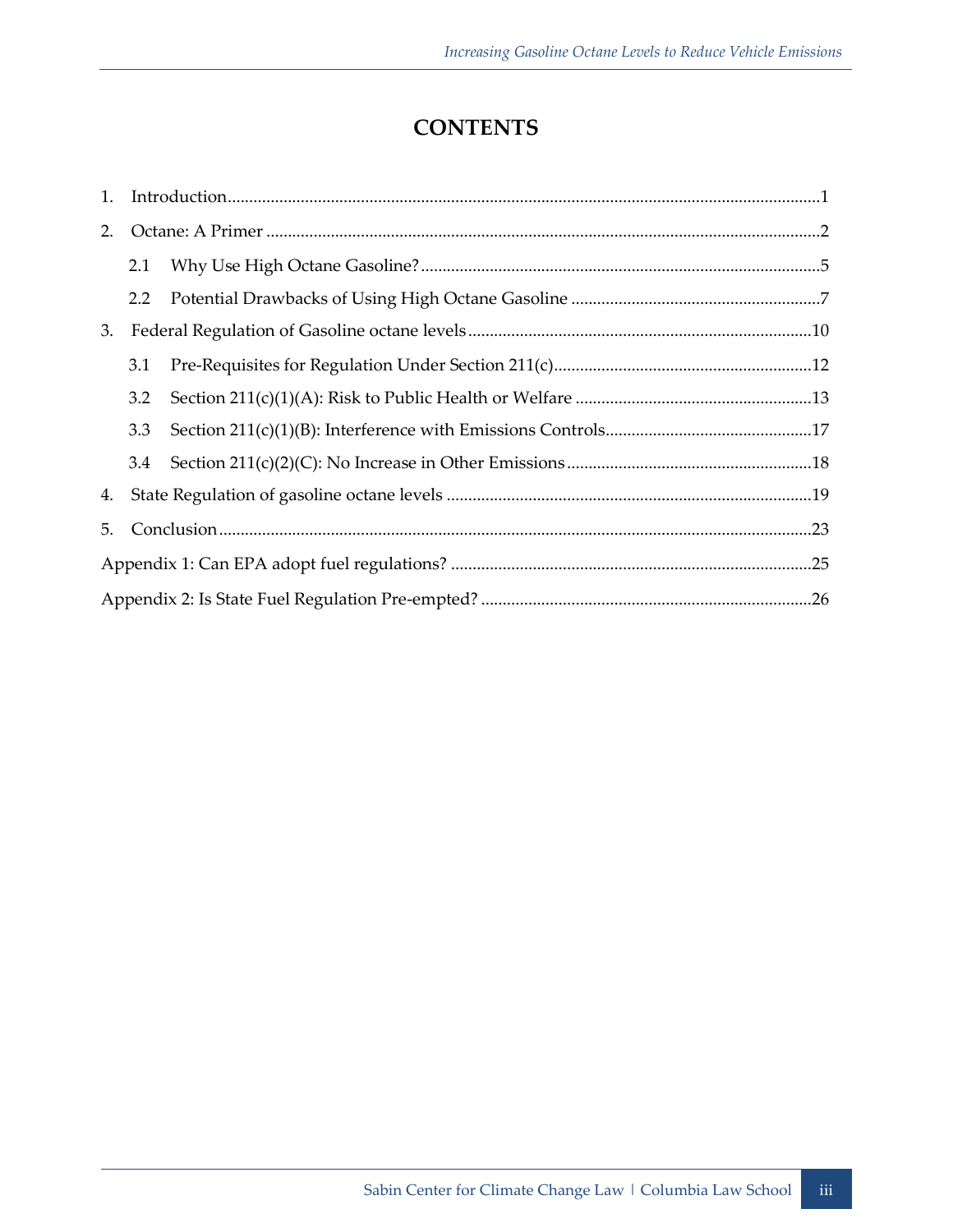## <span id="page-6-1"></span>**1. INTRODUCTION**

<span id="page-6-0"></span>The transportation sector is a major source of carbon dioxide and other greenhouse gases that contribute to climate change. According to the Environmental Protection Agency ("EPA"), the U.S. transportation sector emitted over 1.7 billion metric tons of carbon dioxide in 2014, equivalent to thirty one percent of national carbon dioxide emissions.<sup>1</sup> Approximately sixty percent of the transportation sector's emissions result from the use of light-duty vehicles ("LDVs"), primarily passenger cars, pick-up trucks, and sport utility vehicles, equipped with internal combustion engines powered by gasoline.<sup>2</sup> The combustion of gasoline in the engine produces carbon dioxide and other air pollutants that are emitted via the vehicle tailpipe.

Seeking to reduce carbon dioxide emissions from LDVs, EPA has adopted tailpipe emissions standards for model year ("MY") 2012 through 2025 vehicles, pursuant to section 202 of the Clean Air Act ("LDV Emissions Standards"). The standards become more stringent over time, requiring a forty-five percent reduction in average tailpipe emissions, from 295 grams per mile in MY2012 to 163 grams per mile in MY2025. <sup>3</sup> Seeking to achieve those reductions, vehicle manufacturers have made various engine design changes, leading to increased fuel economy.<sup>4</sup> There remains further scope for improvement, however.

One emissions reduction strategy that has yet to be fully explored involves increasing engine compression ratios. In high compression ratio engines, gasoline is subjected to greater pressure in the combustion chamber and therefore burns more completely, producing more power

<sup>1</sup> EPA, INVENTORY OF U.S. GREENHOUSE GAS EMISSIONS AND SINKS: 1990 – 2014 3-10 (2016), *available at* [https://perma.cc/CPB2-V36Y \(](https://perma.cc/CPB2-V36Y)indicating that the transportation sector emitted 1,737.6 million metric tons of carbon dioxide in 2014). See also *Id*. at ES-5 – ES-7 (indicating that total carbon dioxide emissions in the U.S. in 2014 were 5,556.0 million metric tons).

<sup>2</sup> *Id*. at 3-18.

<sup>3</sup> See EPA, REGULATORY ANNOUNCEMENT: EPA AND NHTSA SET STANDARDS TO REDUCE GREENHOUSE GASES AND IMPROVE FUEL ECONOMY FOR MODEL YEARS 2017-2025 CARS AND LIGHT TRUCKS (2012), *available at*  https://perma.cc/GH5F-55ZT; EPA, REGULATORY ANNOUNCEMENT: EPA AND NHTSA FINALIZE HISTORIC NATIONAL PROGRAM TO REDUCE GREENHOUSE GASES AND IMPROVE FUEL ECONOMY FOR CARS AND TRUCKS (2010), *available at* [https://perma.cc/5X8Y-AN3Y.](https://perma.cc/5X8Y-AN3Y) 

<sup>4</sup> *See generally* EPA, PROPOSED DETERMINATION ON THE APPROPRIATENESS OF THE MODEL YEAR 2022-2025 LIGHT-DUTY VEHICLE GREENHOUSE GAS EMISSIONS STANDARDS UNDER THE MIDTERM EVALUATION (2016), *available at* [https://perma.cc/R3TP-UWWR.](https://perma.cc/R3TP-UWWR)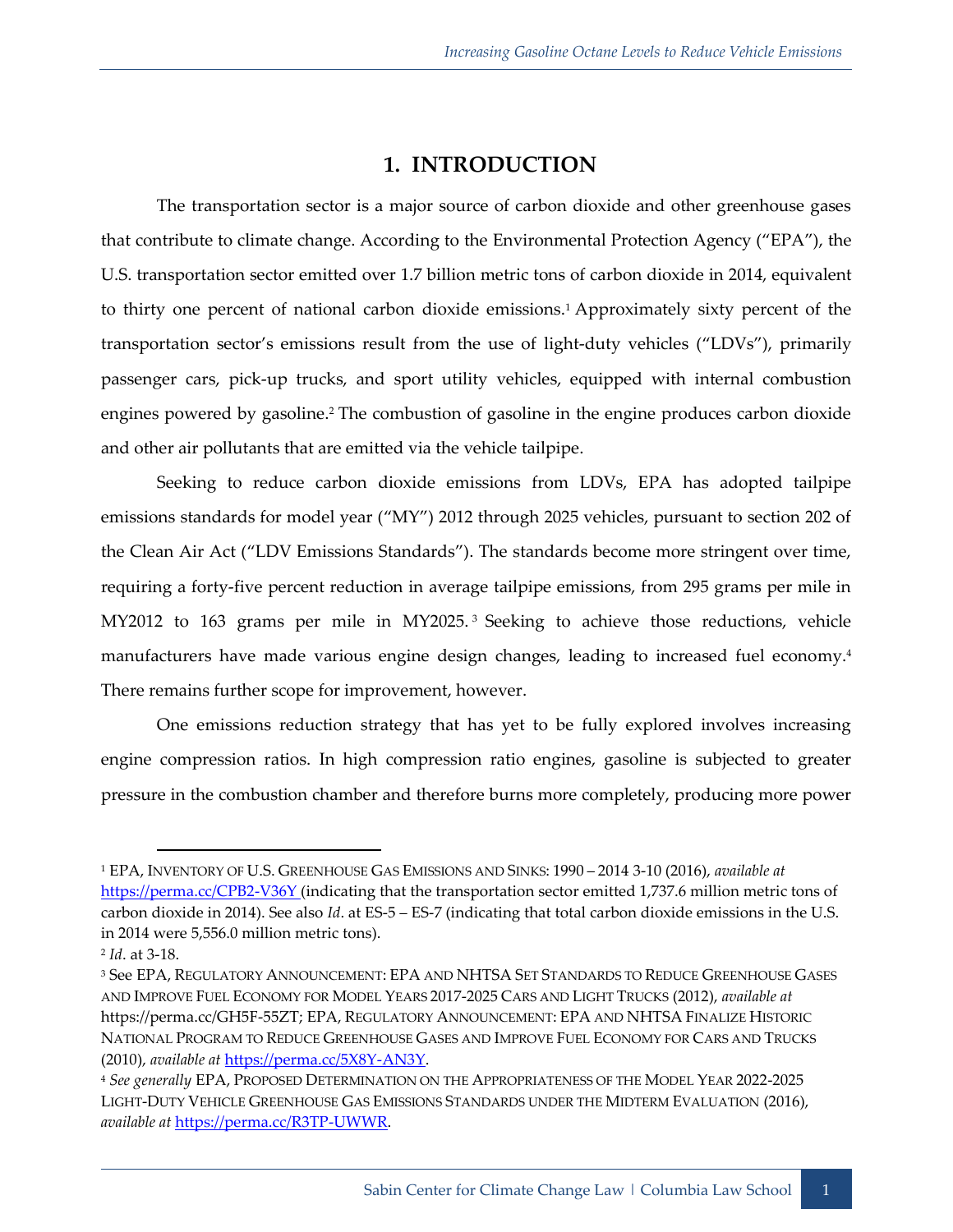with fewer emissions. In view of these benefits, vehicle manufacturers have deployed high compression ratio engines in LDVs destined for the European market, but not yet in U.S. LDVs. 5 This is primarily due to concerns over the potential for high compression engines to experience knock – an abnormal combustion phenomenon wherein fuel self-ignites and explodes – unless used with specialized fuel with a high octane rating.<sup>6</sup> While widely available in Europe and other markets, such fuel is in limited supply in the U.S.

<span id="page-7-1"></span>Seeking to realize the benefits of high compression engines, vehicle manufacturers have called for an increase in gasoline octane levels.<sup>7</sup> EPA officials have previously raised the possibility of regulating octane under the Clean Air Act. 8 It is, however, unclear whether regulatory action will be taken by the Trump Administration. If it is not, states may seek to adopt their own regulations. This paper explores the potential legal basis for federal and/or state regulatory action. The remainder of the paper is structured as follows: Section 2 provides background on gasoline octane and its relevance to engine design. Section 3 then discusses the possibility of federal regulation of octane under the Clean Air Act. The possibility of state regulation is discussed in Section 4. Section 5 concludes.

#### <span id="page-7-2"></span>**2. OCTANE: A PRIMER**

<span id="page-7-0"></span>A fuel's octane rating reflects its potential to self-ignite when compressed in a vehicle engine. During typical engine operation, the piston drops to the bottom of the combustion cylinder, which then fills with a mixture of fuel and air. The mixture is compressed by the rising piston and ignited by the spark plug. Sometimes, however, the compressed fuel-air mixture can self-ignite. This sets off an explosion, which forces the piston back down before it has reached the

<sup>5</sup> *See generally* Bo Zhang & S. Mani Sarathy, *Lifecycle Optimized Ethanol-Gasoline Blends for Turbocharged Engines*, 181 APPLIED ENERGY 38, 40 (2016)

<sup>6</sup> Fuel octane is typically measured using the research octane number (RON). See Raymond L. Speth et al., *Economic and Environmental Benefits of Higher-Octane Gasoline*, 48 ENVIRON. SCI. TECHNOL. 6561, 6561 – 6562 (2014).

<sup>7</sup> *See e.g.* Letter from Alliance of Automobile Manufacturers, to EPA (Oct. 6, 2011), *available at*  https://perma.cc/AWZ4-J99Z (select "Attachment A: Alliance letter 10-6-2011").

<sup>8</sup> 42 U.S.C. 7401 et seq. See Richard Truett, *EPA Signals it will Start Looking at Mandating Higher Octane Gasoline,* AUTOMOTIVE NEWS (Aug. 23, 2016), [https://perma.cc/29QH-FWQM.](https://perma.cc/29QH-FWQM)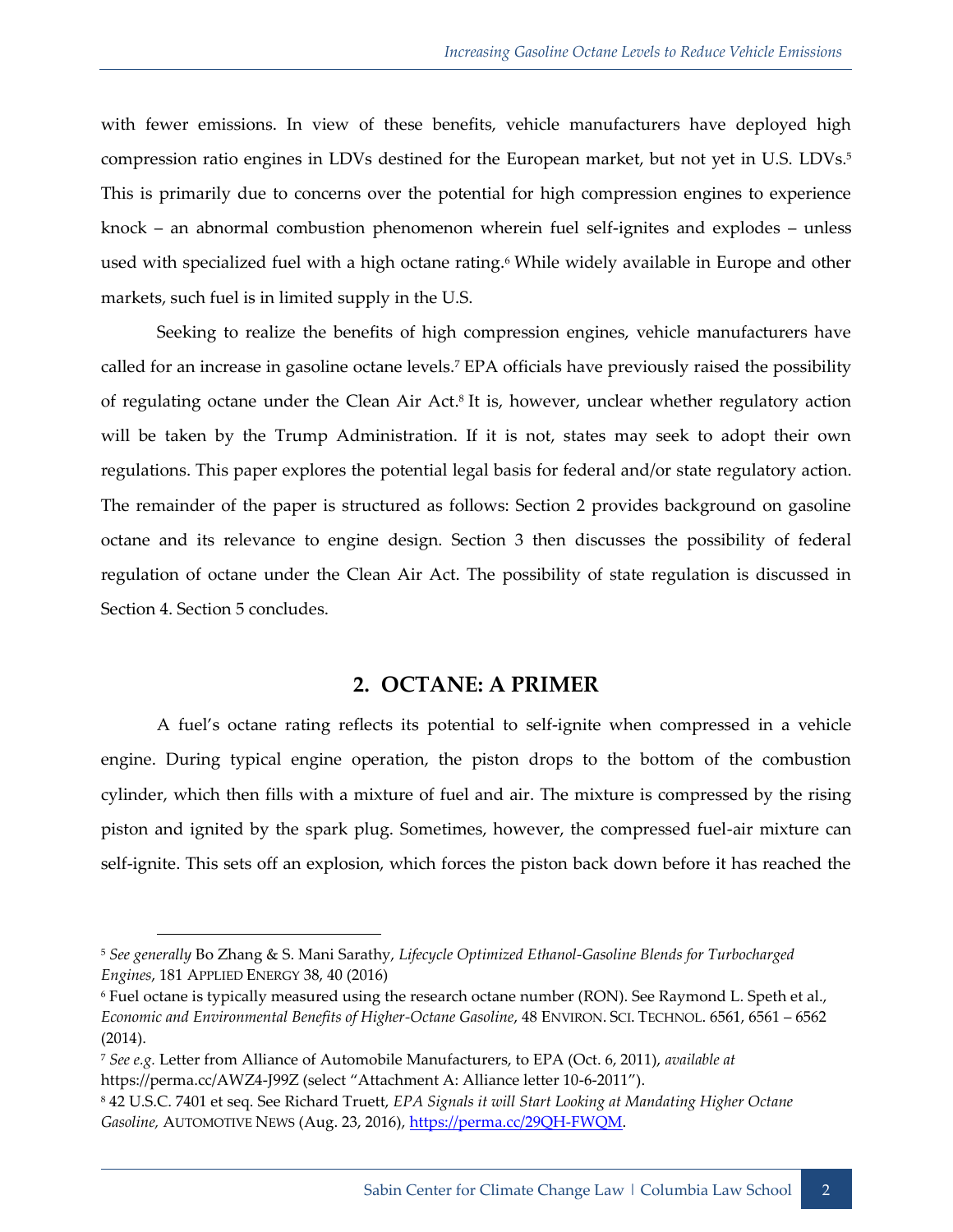top of its cycle, a phenomenon known as engine knock. This results in a loss of vehicle efficiency and can, in severe cases, lead to engine damage and/or reduced performance.



<span id="page-8-1"></span><span id="page-8-0"></span>**Figure 1: Normal and premature engine combustion<sup>9</sup>**

A fuel's ability to withstand compression without self-igniting is reflected in its research octane number ("RON").<sup>10</sup> The higher a fuel's RON, the less likely it is to self-ignite when compressed by the piston. Straight-run gasoline (i.e., distilled directly from crude oil) has a fairly low RON, meaning that it is prone to self-ignition when compressed. Its RON can, however, be increased using various additives including:

*tetraethyl lead*, which was used to increase gasoline octane levels throughout much of the 20<sup>th</sup> century but banned from January 1996 due to concerns over the health impacts of lead particles;<sup>11</sup>

<sup>9</sup> SADAF SOBHANI, ENERGY FUTURE COALITION, AIR POLLUTION FROM GASOLINE POWERED VEHICLES AND THE POTENTIAL BENEFITS OF ETHANOL BLENDING: A REVIEW OF PARTICULATE, NITROGEN OXIDE, AND VOLATILE ORGANIC COMPOUND POLLUTION 6 (2016), *available at* <https://perma.cc/CL69-7ZMV>

<sup>&</sup>lt;sup>10</sup> A fuel's RON reflects its octane rating as measured in a test engine operating at fairly low speed (i.e., 600 revolutions per minute). Fuel octane ratings can also be measured using the motor octane number ("MON"), which tests the fuel under more stressful conditions, including higher engine speed (i.e., 900 revolutions per minute) and variable ignition. RON is generally considered a more accurate octane rating and is, therefore, used in this paper. *See* Speth et al., *supra* not[e 6](#page-7-1), at 6562 (indicating that RON "is a better predictor of knock resistance in most modern engines"). See also TIM THEISS ET AL.,OAK RIDGE NATIONAL LABORATORY, SUMMARY OF HIGH-OCTANE, MID-LEVEL ETHANOL BLENDS STUDY 2 (2016), *available at* [https://perma.cc/9Q6K-](https://perma.cc/9Q6K-45X2)[45X2](https://perma.cc/9Q6K-45X2) (noting that "[i]n the U.S., the octane number at the retail pump is given as the anti-knock index (AKI), the average of the RON and the motor octane number").

<sup>11</sup> *See generally*, RICHARD G. NEWELL & KRISTIAN ROGERS, RESOURCES FOR THE FUTURE, THE U.S. EXPERIENCE WITH THE PHASEDOWN OF LEAD IN GASOLINE (2003), *available at* [https://perma.cc/RV7Y-SUT9.](https://perma.cc/RV7Y-SUT9)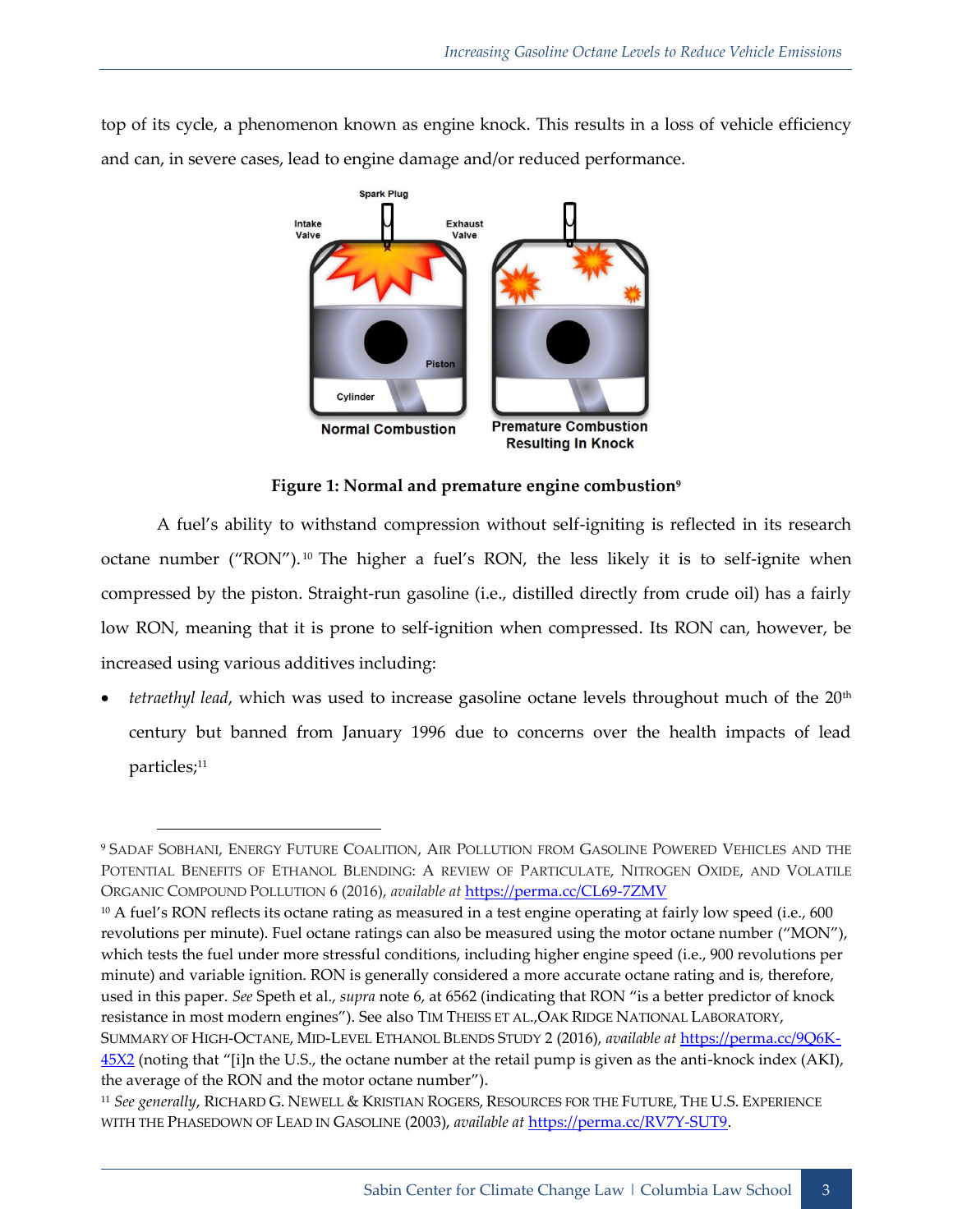- *ethers* such as methyl-tertiary-butyl-ether ("MTBE"), which was used in place of lead in the 1990s and early 2000s but has now been banned in several states due to its potential to contaminate water supplies;<sup>12</sup>
- *aromatics* such as benzene, which has recently been used as an alternative to lead and MTBE but is currently being phased out amid concerns over its air quality impacts;<sup>13</sup> and
- *alcohols* such as ethanol, which currently makes up approximately ten percent of regular gasoline and a larger percentage of premium blends.<sup>14</sup>

Most fuel retailers sell multiple grades of gasoline, each with a different octane rating. The vast majority of gasoline sold in the U.S., known as regular or E87,<sup>15</sup> has a low RON of 91.<sup>16</sup> Midgrade gasoline (also known as E89) has an RON of 93 and premium gasoline (also known as E92) has an RON of 95 to 98. <sup>17</sup> These fuels are, however, significantly more expensive than regular gasoline.<sup>18</sup> Likely for this reason, they are not widely used; mid-grade and premium gasoline respectively accounted for just 6.9 and 10.3 percent of all gasoline sales in the U.S. in 2015.<sup>19</sup>

-

<sup>12</sup> *See generally*, JAMES E. MCCARTHY & MARY TIEMANN, CONGRESSIONAL RESEARCH SERVICE, MTBE IN GASOLINE: CLEAN AIR AND DRINKING WATER ISSUES (2006), *available at* [https://perma.cc/9H3J-L39B.](https://perma.cc/9H3J-L39B) <sup>13</sup> *See generally*, ENVIRONMENTAL & ENERGY STUDY INSTITUTE, A BRIEF HISTORY OF OCTANE IN GASOLINE: FROM LEAD TO ETHANOL (2016), *available at* [https://perma.cc/YL4E-BDPB.](https://perma.cc/YL4E-BDPB)

<sup>14</sup> *See generally*, Zhang & Sarathy, *supra* note [5,](#page-7-2) at 38. EPA has approved the use of gasoline blends containing up to fifteen percent ethanol in MY2011 and newer LDVs. See EPA, *E15 Fuel Registration*, FUELS REGISTRATION, REPORTING, AND COMPLIANCE HELP[, https://perma.cc/E98W-RCY7](https://perma.cc/E98W-RCY7) (last visited Jan. 10, 2017). EPA has also approved the use of gasoline blends containing up to eighty-three percent ethanol in flex fuel

vehicles. See EPA, *E85 Fuel*, RENEWABLE FUEL STANDARD PROGRAM[, https://perma.cc/77NB-D65Q](https://perma.cc/77NB-D65Q) (last visited Jan. 10, 2017).

<sup>15</sup> The "E" number of gasoline reflects its octane rating, as measured using the anti-knock index (AKI). The AKI is calculated by averaging the RON and MON of the gasoline.

<sup>16</sup> Robert L. McCormick, National Renewable Energy Laboratory, High Octane Fuels: Benefits and Challenges, <https://perma.cc/29RQ-R76E> (Mar. 17, 2016).

<sup>17</sup> *Id*.

<sup>18</sup> U.S. Energy Information Administration, *Price Spread Between Regular and Premium Gasoline has Changed Over Time,* TODAY IN ENERGY,<http://www.eia.gov/todayinenergy/detail.cfm?id=11131> (last updated May 6, 2013) (indicating that, as of January 2013, premium gasoline cost 30 cents per gallon more than regular gasoline).

<sup>19</sup> U.S. Energy Information Administration, *Refiner Motor Gasoline Sales Volumes*, PETROLEUM & OTHER LIQUIDS, [http://www.eia.gov/dnav/pet/pet\\_cons\\_refmg\\_d\\_nus\\_VTR\\_mgalpd\\_a.htm](http://www.eia.gov/dnav/pet/pet_cons_refmg_d_nus_VTR_mgalpd_a.htm) (last updated Sep. 1, 2016).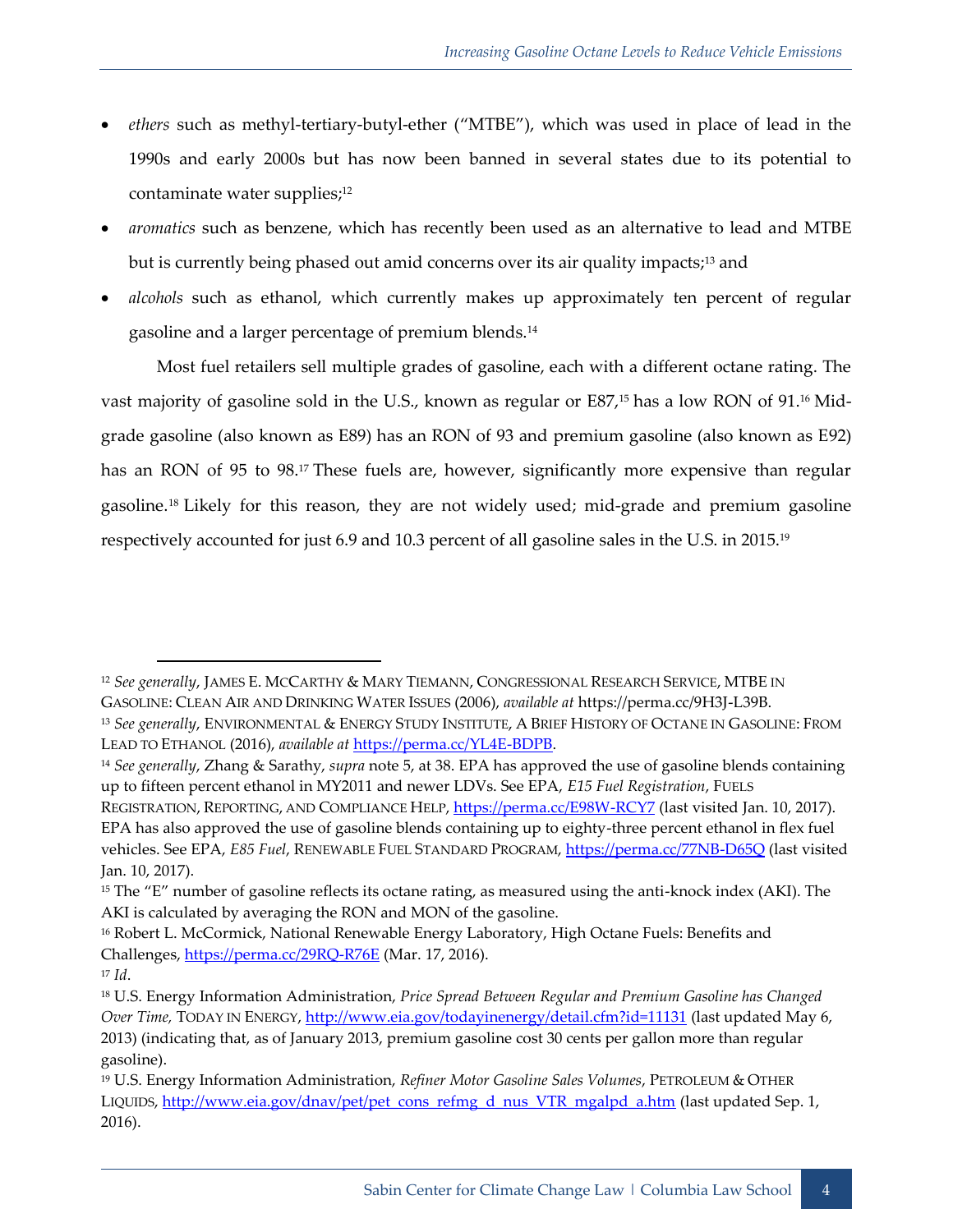## <span id="page-10-0"></span>**2.1 Why Use High Octane Gasoline?**

<span id="page-10-1"></span>The key advantage of high octane gasoline is its reduced potential to self-ignite when compressed. It can, therefore, be used in high compression engines<sup>20</sup> that are more fuel efficient and emit less carbon dioxide than current models.<sup>21</sup> Most U.S. LDVs currently operate with engine compression ratios between 6:1 and 10:1.<sup>22</sup> This is significantly lower than the engine compression ratios used in LDVs in many other regions. <sup>23</sup> Most LDVs in Europe, for example, have an engine compression ratio of 11.5:1. <sup>24</sup> The use of such vehicles is made possible by the widespread availability of high octane fuels. Whereas the majority of gasoline sold in the U.S. has an RON of 91, in Europe, the RON of most gasoline exceeds 95.<sup>25</sup>

The low RON of U.S. gasoline has likely discouraged vehicle manufacturers from introducing high compression engines. A 2012 study by Ford Motor Company ("Ford Study") found:

> [T]o ensure acceptable operation and durability in all situations, auto manufacturers . . . design engines with CRs [(i.e., compression ratios)] that are compatible with the lowest octane-rated fuel available for the country where that vehicle will be operated. If vehicle manufacturers knew with certainty that the minimum octane rating of fuel would increase at a known future date and remain at these levels, it would be possible to provide future engines that are designed with high CRs. 26

<sup>&</sup>lt;sup>20</sup> The "compression ratio" reflects the ratio of the maximum volume of the combustion cylinder (i.e., when the piston is at the bottom) to the minimum volume of the cylinder (i.e., when the piston is at the top). See SOBHANI, *supra* note [9,](#page-8-0) at 5.

<sup>&</sup>lt;sup>21</sup> Theiss et al., supra note [10](#page-8-1), at 2 (noting that "higher octane fuels will allow higher efficiency designs of" vehicle engines).

<sup>22</sup> J.E. Anderson et al., *High Octane Number Ethanol-Gasoline Blends: Quantifying the Potential Benefits in the United States*, 97 FUEL 585, 587 (2012).

<sup>23</sup> Zhang & Sarathy, *supra* note [5,](#page-7-2) at 40.

<sup>24</sup> *Id*.

<sup>25</sup> Anderson et al., *supra* note [22,](#page-10-1) at 591.

<sup>26</sup> *Id*. at 591. See also SOBHANI, *supra* not[e 9](#page-8-0), at 5 (noting that "[a]utomakers design the extent of piston compression of their engines to be compatible with current fuel octane standards").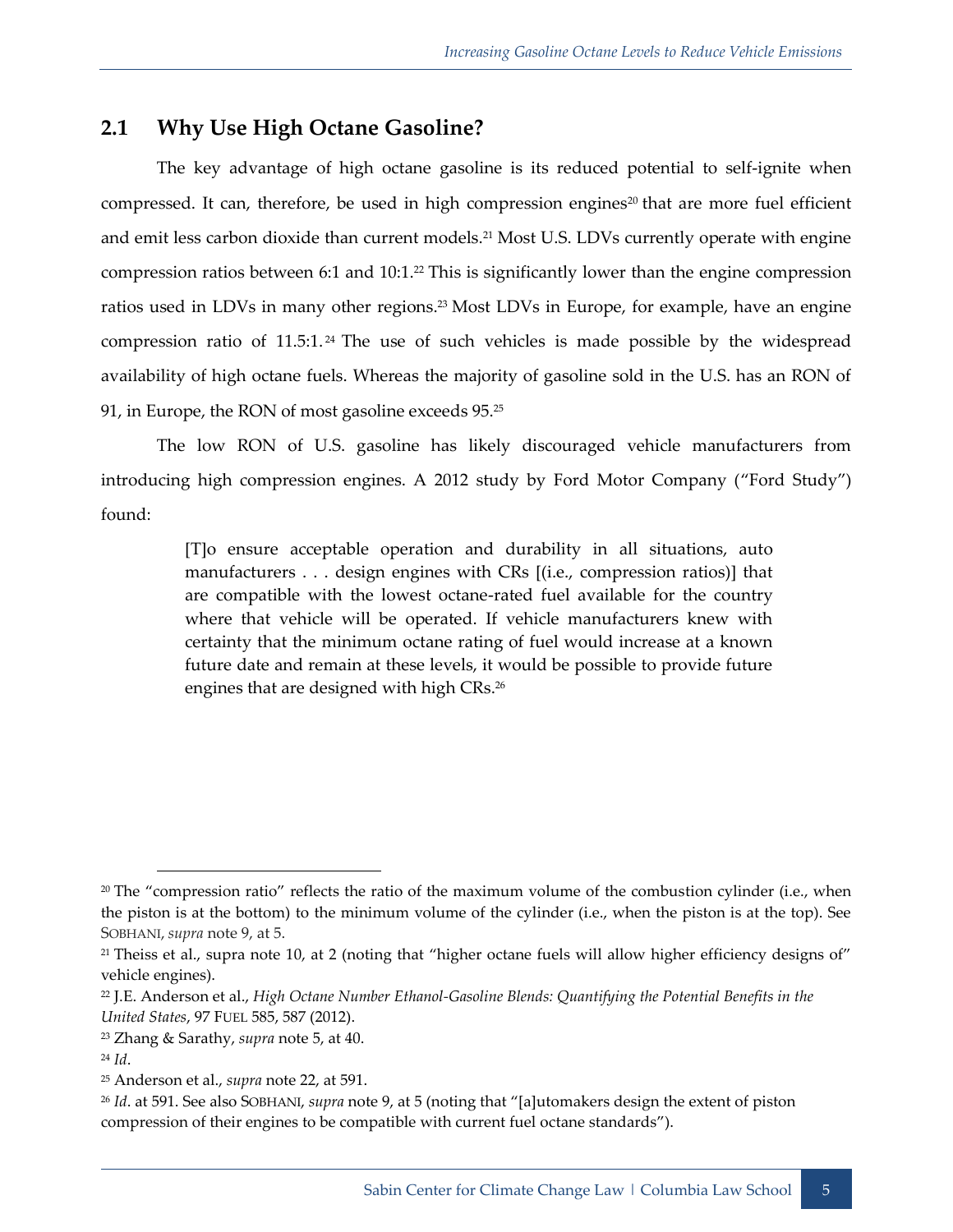Fuel octane ratings would need to increase by approximately three to six RON to support a one point increase in engine compression ratios (e.g., from 10:1 to 11:1).<sup>27</sup>

A 2014 study by the Massachusetts Institute of Technology ("MIT Study") estimated that future LDVs, equipped with high compression engines and using a gasoline blend with a minimum RON of 98, would consume approximately two to five percent less fuel than existing vehicles. <sup>28</sup> Even greater fuel economy could be realized from using high octane gasoline in turbocharged engines. In these engines, a turbocharger is used to force more fuel and air into the combustion chamber, leading to higher thermal efficiency. This enables engine downsizing which, provided high octane gasoline is used, results in increased efficiency. <sup>29</sup> Research by the Department of Energy's Oak Ridge National Laboratory ("ORNL Study") indicates that increasing gasoline's RON to 101 would enable development of downsized engines which are up to ten percent more fuel efficient than current models and emit nine percent fewer greenhouse gases. 30

Switching to high octane gasoline would also enable efficiency improvements in existing LDVs, which are equipped with electronic controls that adjust spark timing based on the octane content of gasoline. According to the Ford Study:

Nearly all modern spark-ignited engines are equipped with knock sensors and adaptive spark control, allowing the engine to adjust to the octane rating of the fuel under actual operating conditions. Fuel with greater knock resistance allows earlier (more advanced) spark timing at high loads, which improves engine efficiency . . . The observed benefits depend on many factors of engine design, calibration, and operation . . . Improvements in fuel efficiency would be realized under high-load or high acceleration conditions observed in actual consumer driving.<sup>31</sup>

The ORNL Study estimates that some existing vehicles, equipped with turbocharged, direct injection engines, could see an increase in fuel economy of more than five percent.<sup>32</sup> For most

<sup>27</sup> David S. Hirshfeld et al., *Refining Economics of U.S. Gasoline: Octane Ratings and Ethanol Content*, 48 ENVIRONMENTAL SCIENCE & TECHNOLOGY 11064, 11065 (2014). The range reflects differences in cylinder design and engine technology (e.g., direct injected or port fuel injected, turbocharged or naturally aspirated). <sup>28</sup> Speth et al., *supra* note [6,](#page-7-1) at 6563 – 6564. This reflects the estimated decline in total fuel use (i.e., of gasoline and octane enhances).

<sup>29</sup> Downsized engines are prone to knock when used with low octane fuels. See *Id*.

<sup>30</sup> *Id*. at 5-6.

<sup>31</sup> Anderson et al., *supra* note [22,](#page-10-1) at 591.

<sup>32</sup> Theiss et al., *supra* note [10,](#page-8-1) at 9.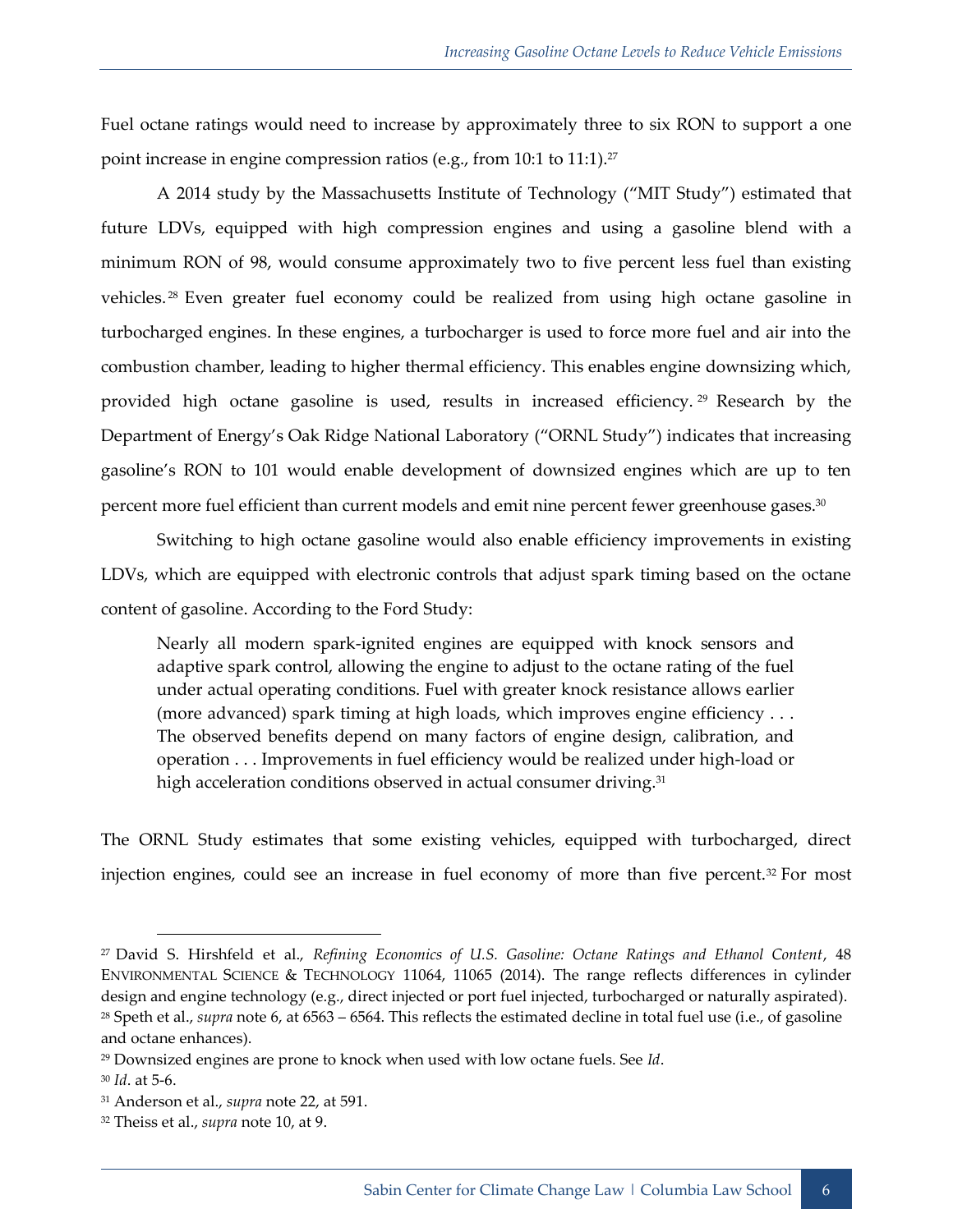existing vehicles, however, the increase is likely to be smaller.<sup>33</sup> Nevertheless, given the large volume of fuel currently consumed by LDVs and the high level of emissions resulting therefrom, even a small improvement could have significant benefits.

## <span id="page-12-0"></span>**2.2 Potential Drawbacks of Using High Octane Gasoline**

The reduction in vehicle carbon dioxide emissions associated with switching to high octane gasoline may be partially offset by increased emissions from fuel production. The net effect will depend on the production process used and, in particular, the additive(s) blended with gasoline to increase its octane rating. As noted in section [2](#page-7-0) above, restrictions have been imposed on the use of several additives, including lead, ethers, and aromatics. High octane gasoline is, therefore, often produced using reformates. Reformates are intermediary products of gasoline refining, produced from low-octane naptha feedstocks in catalytic reforming units, which use catalysts to reform (i.e., rearrange the molecules of) the naptha to form a higher-octane product. The reformation process is highly energy intensive and, as such, any increase in its use (e.g., to support high octane fuel production) may lead to higher refinery carbon dioxide emissions.

The extent of any increase in refinery emissions will depend on several factors, including the precise RON of the high octane fuel produced and demand for that fuel. The 2014 MIT Study considered a situation in which high octane fuel, with an RON of 98, is used by seventy-five percent of LDVs by 2040.<sup>34</sup> Those vehicles were assumed to be equipped with more efficient, high compression engines, leading to a reduction in fuel demand and production. <sup>35</sup> Total production of fuel was estimated to decline by approximately six percent compared to the reference case (i.e., in which high octane fuel and high compression engines are not introduced). <sup>36</sup> Nevertheless, refinery emissions were estimated to increase by eight percent due to greater use of catalytic reforming to produce high octane fuel.<sup>37</sup> This increase would, however, be more than offset by the reduction in

<sup>&</sup>lt;sup>33</sup> The Ford Study estimates that, for most vehicles, "[t]he actual reduction in fuel consumption and [carbon dioxide] emissions would likely be less than a few percentage points." See Anderson et al., *supra* note [22,](#page-10-1) at 591.

<sup>34</sup> Speth et al., *supra* note [6,](#page-7-1) at 6562-6564.

<sup>35</sup> *Id*. at 6563.

<sup>36</sup> *Id*. at 6564.

<sup>&</sup>lt;sup>37</sup> High octane fuel was estimated to make up eighty percent of production, compared to ten percent in the reference case. *Id*. at 6564 - 6565.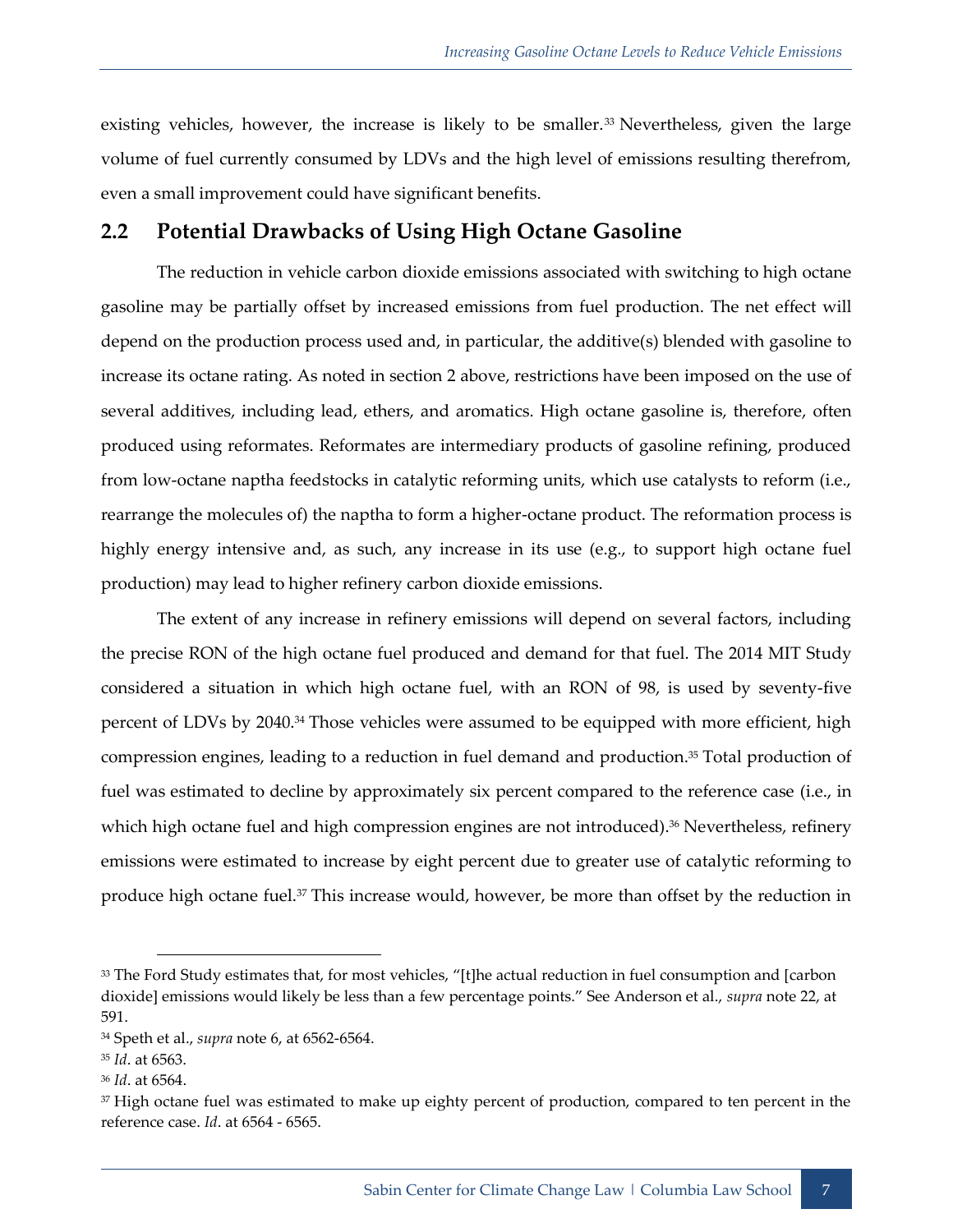vehicle carbon dioxide emissions.<sup>38</sup> On a lifecycle (well-to-wheels) basis<sup>39</sup> net emissions would fall by nine to thirty-five megatons per year or up to five percent compared to the reference case. 40

High octane fuel can be produced without reformates, using ethanol, which has a fairly high RON of 109.<sup>41</sup> Blending ethanol with gasoline has a non-linear effect on the RON of the finished blend; as more ethanol is added, the RON of the blend increases, but at a decreasing rate.<sup>42</sup> For this reason, mid-ethanol blends (i.e., containing twenty to thirty percent ethanol) are generally considered optimal from an emissions reduction perspective.<sup>43</sup> Research suggests that moving from mid- to high-ethanol blends is likely to result in only modest reductions in vehicle emissions. Those reductions may be offset by increased emissions from ethanol production.

A 2016 study estimated lifecycle (well-to-wheels) carbon dioxide emissions associated with the use of ten high octane fuel blends containing nine to thirty-eight percent ethanol. <sup>44</sup> For each blend, estimates were prepared assuming the use of corn-based ethanol, as well as sugarcane ethanol.<sup>45</sup> All of the sugarcane ethanol blends were found to have lower lifecycle emissions than regular gasoline.<sup>46</sup> The optimal blend, containing thirty-two percent sugarcane ethanol ("E32"),had lifecycle emissions seven to nine percent less than those of regular gasoline.<sup>47</sup> Blends containing more sugarcane ethanol were found to have higher lifecycle emissions than E32 as the increase in production emissions exceeded the reduction in vehicle emissions "due to limited combustion

-

<sup>38</sup> *Id*. at 6562.

<sup>&</sup>lt;sup>39</sup> The lifecycle analysis reflects total emissions associated with the extraction and transportation of crude oil, the refining of crude oil to produce high octane gasoline, and the use of high octane gasoline in vehicles. <sup>40</sup> *Id*. at 6565.

<sup>41</sup> JAMES E. ANDERSON ET AL., OCTANE NUMBERS OF ETHANOL-GASOLINE BLENDS: MEASUREMENTS AND NOVEL ESTIMATION METHOD FROM MOLAR COMPOSITION 2 (2012), *available at* [https://saemobilus.sae.org/content/2012-](https://saemobilus.sae.org/content/2012-01-1274) [01-1274.](https://saemobilus.sae.org/content/2012-01-1274)

 $42$  *Id.* at  $7 - 8$ .

<sup>43</sup> *See, for example*, THEISS ET AL., *supra* note [10.](#page-8-1)

<sup>44</sup> Each blend had an RON exceeding 97.3 (i.e., the RON of premium gasoline). The study also assessed lifecycle emissions from several lower RON blends. See Zhang & Sarathy, *supra* note [5,](#page-7-2) at 46. <sup>45</sup> *Id*.

<sup>46</sup> *Id*. at 45.

<sup>47</sup>*Id*. at 46 (estimating lifecycle emissions from the use of 105 RON fuel, containing 32 percent sugarcane ethanol at 195 grams per kilometer, compared to 210 grams per kilometer for regular fuel containing eight percent sugarcane ethanol, and 214 grams per kilometer for regular fuel containing eight percent corn ethanol).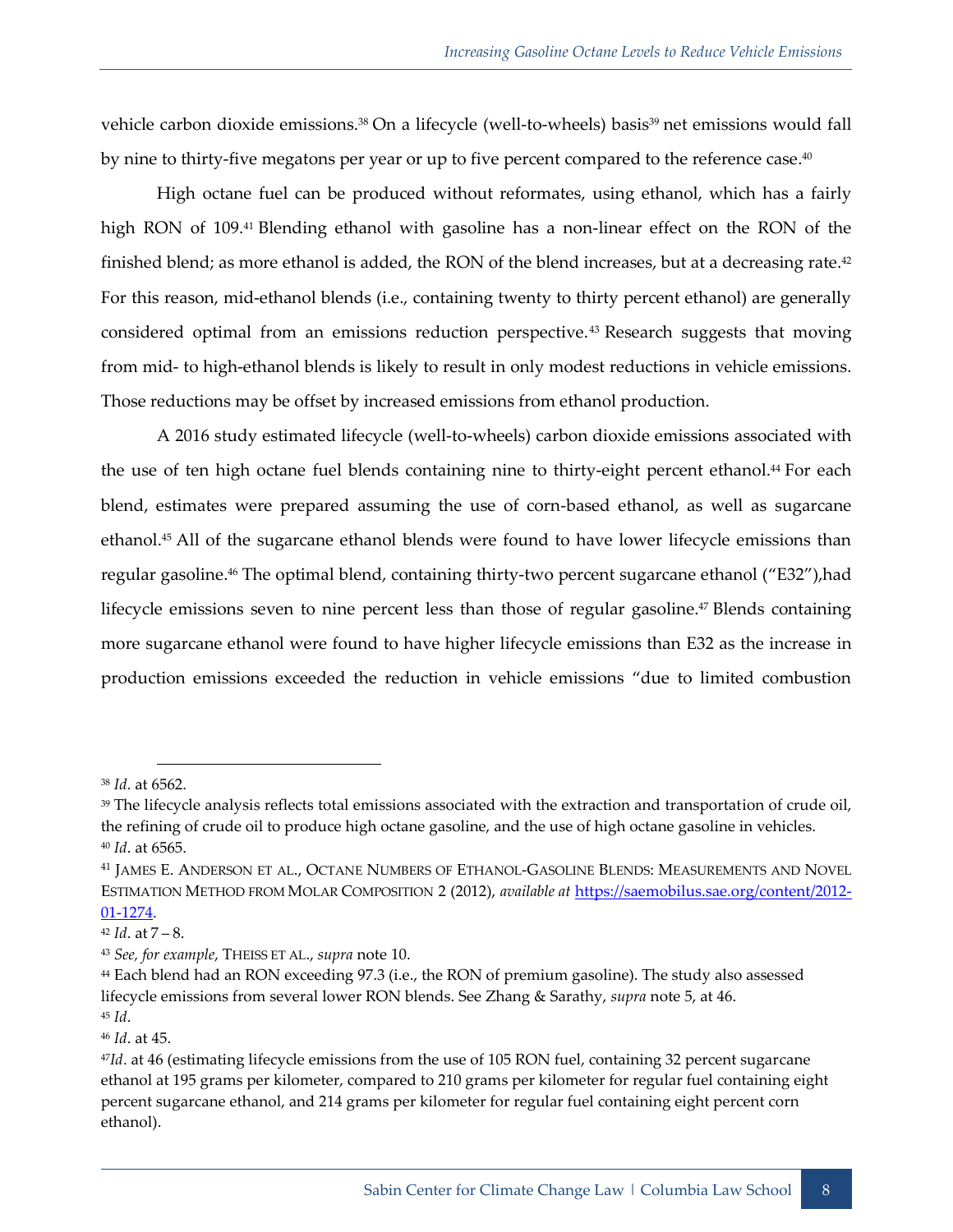efficiency gain at high ethanol contents."<sup>48</sup> The high sugarcane ethanol blends did, however, have lower lifecycle emissions than regular gasoline.<sup>49</sup>

The 2016 study found that high octane fuel blends produced with corn-based ethanol typically have higher lifecycle carbon dioxide emissions than those containing sugarcane ethanol.<sup>50</sup> The study found that producing E32 with corn ethanol (i.e., rather than sugarcane) would result in lifecycle emissions equaling those of regular gasoline.<sup>51</sup> Lifecycle emissions from two other blends, containing thirty-six and thirty-eight percent corn ethanol, were found to be slightly higher than regular gasoline.<sup>52</sup> Notably however, mid-ethanol blends (i.e., containing up to twenty-two percent corn ethanol) had lifecycle emissions one to four percent lower than regular gasoline.<sup>53</sup> According to the ORNL Study, lifecycle emissions from blends containing twenty-five percent corn ethanol are eight to nine percent lower than those from regular gasoline.<sup>54</sup>

The above findings suggest that switching to high octane, mid-ethanol fuel blends would reduce carbon dioxide emissions. Vehicles using ethanol fuel blends may emit other air pollutants, most notably aldehyde, which contributes to smog formation.<sup>55</sup> Research suggests, however, that the increase in aldehyde emissions associated with switching from low- to mid-ethanol blends is l small and can be mitigated through changes in vehicle engine design.<sup>56</sup> Aldehyde emissions would not occur at all where vehicles use high octane fuel produced without ethanol (e.g., using reformates). In both cases, vehicle emissions of nitrogen oxide may increase due to the deployment

<sup>48</sup> *Id*. at 45. (estimating lifecycle emissions from fuel containing 36 and 38 percent sugarcane ethanol at 196 grams per kilometer, compared to 195 grams per kilometer for fuel containing 32 percent sugarcane ethanol). <sup>49</sup> *Id*. (estimating lifecycle emissions from fuel containing 36 and 38 percent sugarcane ethanol at 196 grams per kilometer, compared to 210 grams per kilometer for regular gasoline containing eight percent sugarcane ethanol, and 214 grams per kilometer for regular fuel containing eight percent corn ethanol).

<sup>50</sup> *Id*. at 46.

<sup>51</sup> *Id*.

<sup>52</sup> *Id*. (estimating lifecycle emissions from the use of high octane fuel containing 36 and 38 percent corn ethanol at 217 and 219 grams per kilometer, respectively).

<sup>53</sup> *Id*. (estimating lifecycle emissions from the use of high octane fuel containing 9, 12, 18, and 22 percent corn ethanol at 205, 207, 210, and 212 grams per kilometer, respectively).

<sup>54</sup> Thiess et al., *supra* note [10,](#page-8-1) at 11.

<sup>55</sup> *See generally* Mark Z. Jacobson, *Effects of Ethanol (E85) Versus Gasoline Vehicles on Cancer and Mortality in the United States*, 41 ENVIRON. SCI. TECHN. 4150 (2007).

<sup>56</sup> Roger Tanner et al., *Atmospheric Chemistry of Aldehydes: Enhanced Peroxyacetyl Nitrate Formation from Ethanol-Fueled Vehicular Emissions*, 22 ENVIRON. SCI. TECHNOL. 1026, 1027 (1988) (indicating that blends containing twenty percent ethanol are likely to produce only "marginal higher" aldehyde emissions).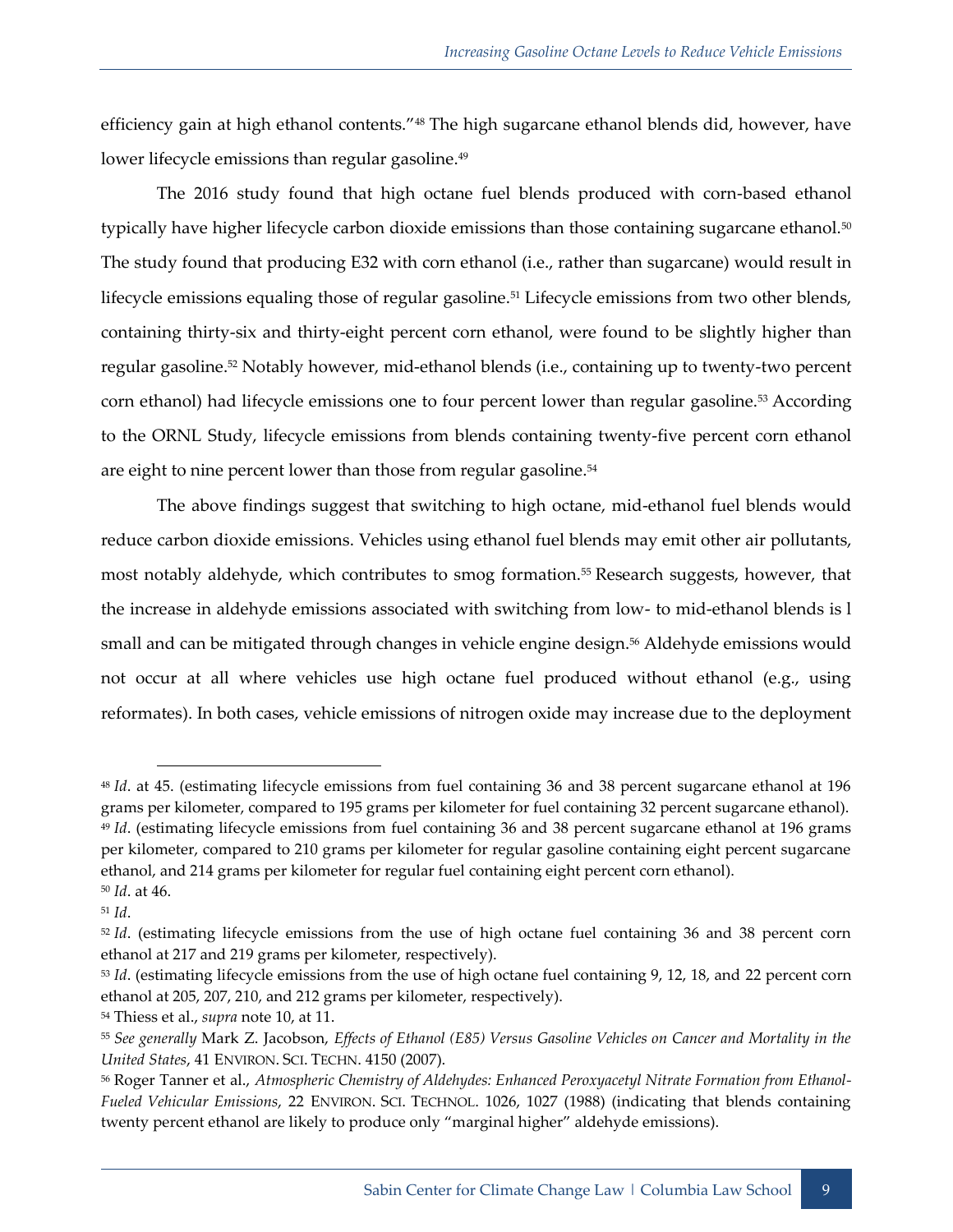<span id="page-15-1"></span>of high compression engines, which combust fuel at higher temperatures.<sup>57</sup> Again, however, such emissions can be mitigated through engine design changes.<sup>58</sup> Manufacturers may have to make such changes to comply with nitrogen oxide emissions standards adopted by EPA under section 202 of the Clean Air Act. <sup>59</sup> Those standards will effectively prevent any increase in nitrogen oxide emissions from new vehicles. While the standards do not apply to existing vehicles, emissions therefrom are likely to be minimal. Following the switch to high octane gasoline, existing vehicles' engine compression ratios will remain unchanged, avoiding the temperature increases that cause higher emissions.

## <span id="page-15-0"></span>**3. FEDERAL REGULATION OF GASOLINE OCTANE LEVELS**

EPA is the only federal agency authorized to regulate gasoline and other motor vehicle fuels.<sup>60</sup> Section 211(c) of the Clean Air Act authorizes EPA to adopt regulations controlling or prohibiting a fuel if certain pre-requisites are met. The section provides, in relevant part:

#### **Section 211. Regulation of Fuels**

#### **(c) Offending Fuels and Fuel Additives; Control; Prohibition**

**(1)** The Administrator may . . . by regulation, control or prohibit the manufacture, introduction into commerce, offering for sale, or sale of any fuel or fuel additive for use in a motor vehicle, motor vehicle engine, or nonroad engine or nonroad vehicle if, in the judgment of the Administrator, [(A)] any fuel or fuel additive or any emission product of such fuel or fuel additive causes, or contributes to air pollution or water pollution (including any degradation in the quality of groundwater) that may reasonably be anticipated to endanger the public health or welfare, or (B) emission products of such fuel or fuel additive will impair to a significant degree the performance of any emission control device or system which is in general use, or which the Administrator finds has been developed to a point where in a reasonable time it would be in general use were such regulation to be promulgated.

<sup>57</sup> *See generally* B.M. Masum, *Effect of Ethanol-Gasoline Blend on NOX Emissions in SI Engine*, 24 RENEWABLE & SUSTAINABLE ENERGY REVIEWS 209 (2013). Some studies suggest that using high octane fuel produced with ethanol may reduce nitrogen oxide emissions as ethanol has a higher heat of vaporization than gasoline which translates to lower compressed gas temperatures. See SOBHANI, *supra* not[e 9,](#page-8-0) at 16 – 17.

<sup>58</sup> *See generally* Masum, *supra* not[e 57.](#page-15-1)

<sup>59</sup> Tier 2 Motor Vehicle Emissions Standards & Gasoline Sulfur Control Requirements, 65 Fed. Reg. 6,698 (Feb. 10, 2000) (establishing emissions standards with respect to nitrogen oxides and non-methane hydrocarbons, which apply to new LDVs beginning in MY 2004).

 $60$  The Federal Aviation Authority has authority over aircraft fuels in certain circumstances.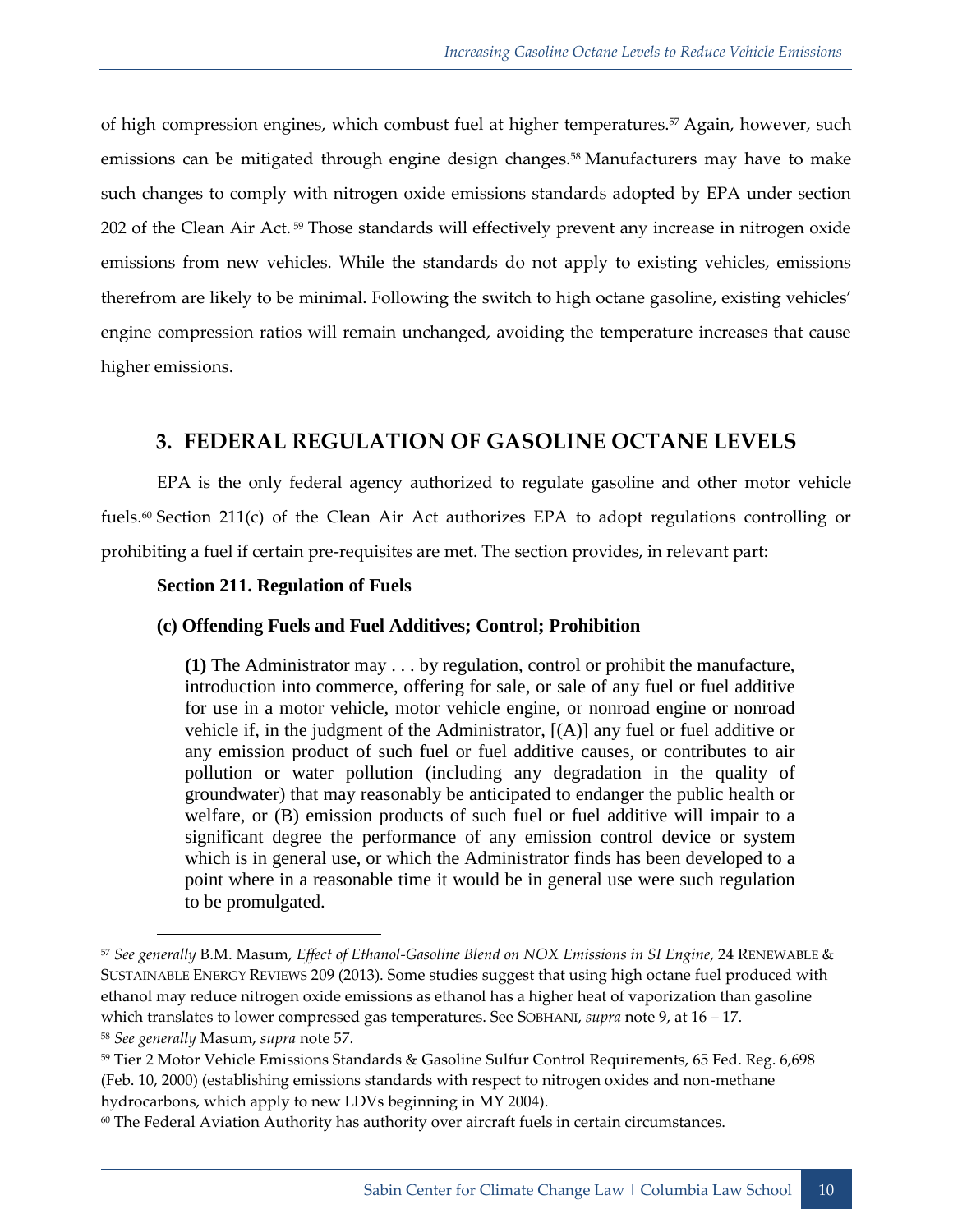**(2)(A)** No fuel, class of fuels, or fuel additive may be controlled or prohibited by the Administrator pursuant to clause (A) of paragraph (1) except after consideration of all relevant medical and scientific evidence available to him, including consideration of other technologically or economically feasible means of achieving emission standards under section [201] of this title.

**(B)** No fuel or fuel additive may be controlled or prohibited by the Administrator pursuant to clause (B) of paragraph (1) except after consideration of avoidable scientific and economic data, including a cost benefit analysis comparing emission control devices or systems which are or will be in general use and require the proposed control or prohibition with emission control devices or systems which are or will be in general use and do not require the proposed control or prohibition . . .

**(C)** No fuel or fuel additive may be prohibited by the Administrator under paragraph (1) unless he finds, and publishes such finding, that in his judgment such prohibition will not cause the use of any other fuel or fuel additive which will produce emissions which will endanger the public health or welfare to the same or greater degree than the use of the fuel or fuel additive proposed to be prohibited.

EPA has relied on section 211(c) to regulate the composition of gasoline, imposing restrictions on the use of lead,  $61$  sulfur,  $62$  and other additives. While EPA has not previously regulated octane or other gasoline properties, such regulation is arguably permissible under section 211(c).The legislative history of the section indicates that it was intended to confer broad authority on EPA to regulate any aspect of a fuel that affects vehicle emissions. In its report on the section, the Senate Committee on Public Works noted that it is "concern[ed] with emissions from the [vehicle] tailpipe."<sup>63</sup> This concern is reflected in the language of the section, which links regulatory action to emissions. Based on that language, the court in *City of Park City v. Alon USA Energy Inc*. held that "EPA's authority to prescribe fuel regulations is a function of vehicle

<sup>61</sup> Regulation of Fuels and Fuel Additives, 38 Fed. Reg. 1,258 (Jan. 10, 1973) (adopting regulations requiring certain retail stations to offer for sale at least one grade of lead-free and phosphorus-free gasoline from July 1, 1973); Control of Lead Additives in Gasoline, 38 Fed. Reg. 33,734 (Dec. 6, 1973) (adopting regulations establishing a schedule for reducing the lead content of gasoline).

<sup>&</sup>lt;sup>62</sup> Tier 3 Motor Vehicle Emission and Fuel Standards, 79 Fed. Reg. 23,414 (Apr. 28, 2014) (adopting regulations requiring a reduction in the sulfur content of gasoline).

<sup>63</sup> S. Rep. No. 91-1196 (1970).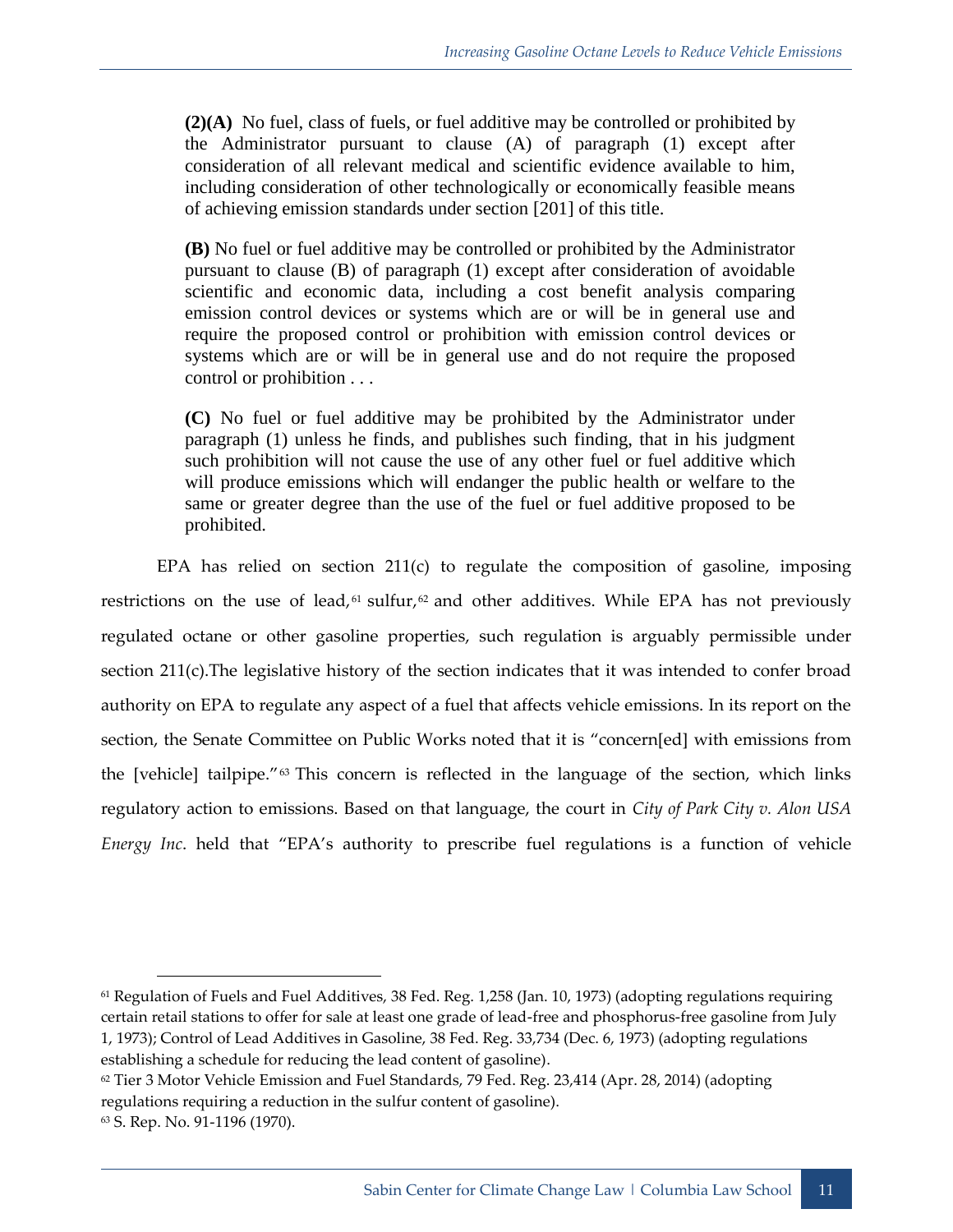emissions effects" and extends to all "fuel characteristics and components" affecting emissions.<sup>64</sup>

Gasoline octane levels determine the feasibility of using cleaner, high compression engines and thereby affect vehicle carbon dioxide emissions. Octane is, therefore, an appropriate target for regulation under section 211(c). Such regulation may take the form of a "control or prohibit[ion] on the manufacture, introduction into commerce, offering for sale, or sale of" low octane gasoline. The term "control" has been interpreted broadly to include restrictions on the sale of a particular fuel and other measures to promote the availability of substitutes.<sup>65</sup> Thus, for example, EPA could restrict the sale of low octane gasoline and/or require the introduction of gasoline with a higher octane rating.

## <span id="page-17-0"></span>**3.1 Pre-Requisites for Regulation Under Section 211(c)**

Section 211(c) of the Clean Air Act sets out various threshold requirements that must be met before fuel regulations can be adopted. Under section  $211(c)(1)$ , regulation can only occur if:

- (A) the fuel, or any emission product thereof, causes or contributes to air or water pollution, reasonably anticipated to endanger public health or welfare; or
- (B) any emission product of the fuel significantly impairs the performance of an emissions control device in or near general use.

Where EPA proposes to adopt regulations under paragraph (A), it must consider available medical and scientific evidence, including "other technically or economically feasible means of achieving emissions standards" under section 202 of the Clean Air Act.<sup>66</sup> If regulations are to be adopted under paragraph (B), EPA must consider available scientific and economic data and

<sup>64</sup> City of Park City v. Alon USA Energy Inc., 341 F. Supp. 2d 386, 408 (S.D.N.Y. 2004) (Scheindlin J.). See also Oxygenated Fuels Ass'n. v. Pataki, 304 F. Supp. 2d 337, 342 (N.D.N.Y. 2002) (Mordue J.) (holding that section 211(c) authorizes EPA to regulate fuels "for the purposes of motor vehicle emissions control"). <sup>65</sup> Amoco Oil Co. v. EPA, 501 F.2d 722, 743-744 (D.C. Cir. 1974) (upholding the validity of EPA regulations requiring certain fuel retailers to make available at least one grade of unleaded gasoline on the basis that the requirement "control[s] the sale of leaded gasoline, for the regulation provides in effect that the specified retailers may sell no leaded gasoline unless and until they also offer for sale one grade of unleaded gasoline. To so condition the sale of leaded gasoline is surely one way to "control" its sale"). See also S. Rep. No. 91- 1196 (stating that "[a]t one time the Committee [on Public Works of the Senate] considered language that would give the Secretary only authority to "prohibit" a fuel's introduction into commerce. After evaluation, the Committee decided that such authority should also be extended to the "control" of a fuel's introduction into commerce. This authority to "control" the use of a fuels is intended to give the Secretary greater flexibility, than the authority to "prohibit"").

<sup>66</sup> Clean Air Act, § 211(c)(2)(A); 42 U.S.C. § 7545(c)(2)(A).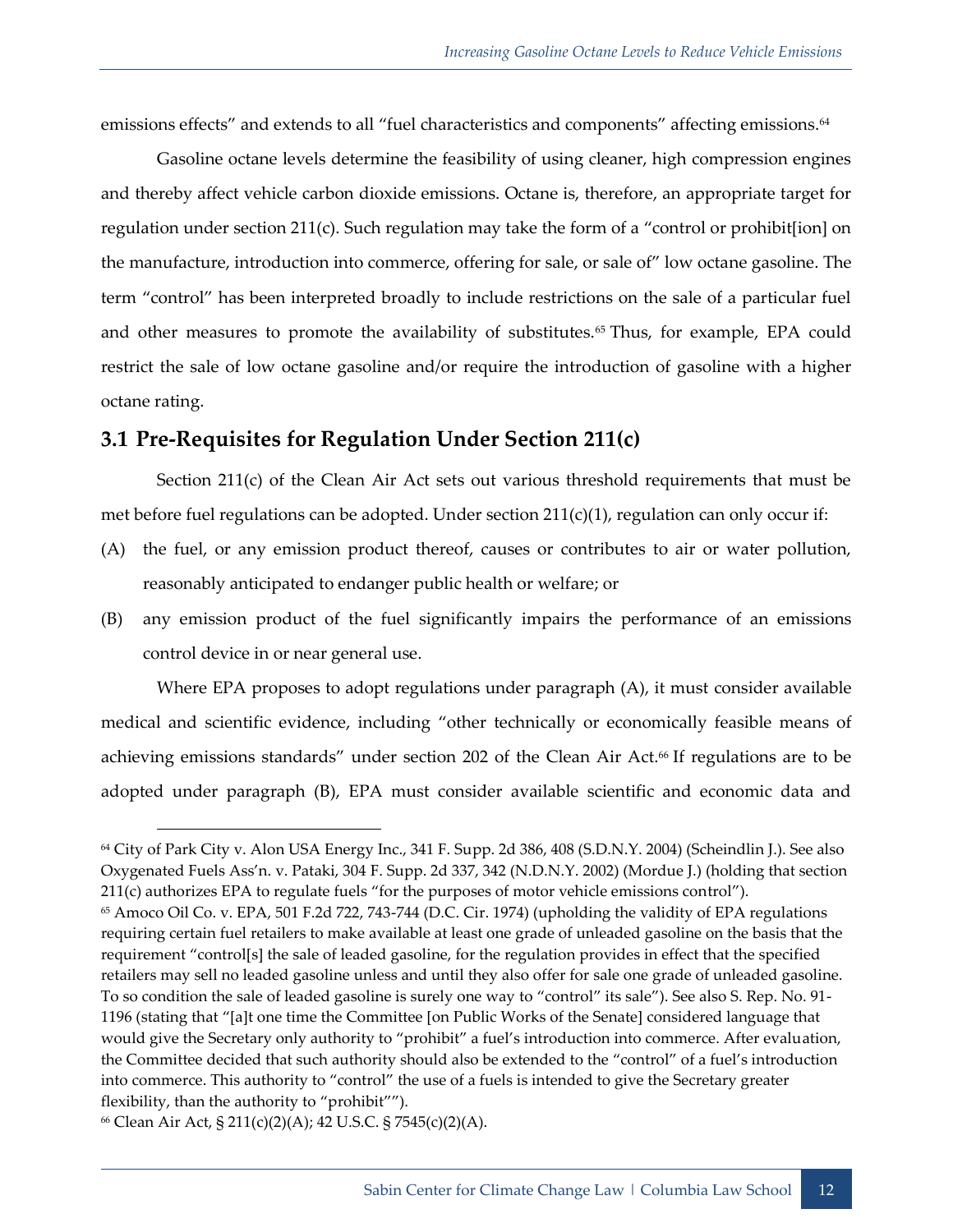compare "emissions control devices or systems which . . . require the proposed [regulation] with emission control devices or systems which . . . do not"<sup>67</sup> The legislative history of section 211(c) and case law interpreting that section indicate that, to comply with these requirements, EPA must consider whether fuel regulation is "necessary or otherwise advisable" to achieve section 202 emission standards.<sup>68</sup>

Even if the above requirements are met, a fuel or additive may not be prohibited unless EPA finds that "such prohibition will not cause the use of any other fuel or fuel additive which will produce emissions which will endanger the public health or welfare to the same or greater degree than the use of the fuel or fuel additive proposed to be prohibited."<sup>69</sup> Such a finding is not required where EPA adopts regulations that control, but do not prohibit, a fuel or additive.<sup>70</sup>

## <span id="page-18-0"></span>**3.2 Section 211(c)(1)(A): Risk to Public Health or Welfare**

To regulate gasoline octane levels under section  $211(c)(1)(A)$  of the Clean Air Act, EPA must find that low octane gasoline or any emission product thereof "causes, or contributes to air pollution . . . that may reasonably be anticipated to endanger the public health or welfare" ("endangerment finding"). This requirement is clearly met. As noted above, the current low octane rating of gasoline has resulted in widespread use of vehicles with low compression engines, which emit significant carbon dioxide. Carbon dioxide emissions are a form of air pollution, which contributes to climate change and thereby endangers public health and welfare.<sup>71</sup>

An endangerment finding is not the only pre-requisite for regulatory action under section  $211(c)(1)(A)$ . Subsection  $211(c)(2)(A)$  provides that regulations may only be adopted under that section "after . . . a consideration of other technically or economically feasible means of achieving [vehicle] emissions standards" established pursuant to section 202.The legislative history indicates that this provision was adopted "for the purpose of assuring that . . . [fuel regulations] will not be

 $67$  Clean Air Act, § 211(c)(2)(B); 42 U.S.C. § 7545(c)(2)(B).

<sup>68</sup> See *infra* section [3.2.](#page-18-0)

<sup>69</sup> Clean Air Act, § 211(c)(2)(C); 42 U.S.C. § 7545(c)(2)(C).

<sup>70</sup> For a discussion of this issue, see Ethyl Corp, 541 F.2d 1, 31-32.

 $71$  In December 2009, EPA issued an endangerment finding in relation to motor vehicle emissions of carbon dioxide, under section 202 of the Clean Air Act. See Endangerment & Cause or Contribute Findings for Greenhouse Gases Under Section 202(a) of the Clean Air Act, 74 Fed. Reg. 66,496 (Dec. 15, 1990) (finding that carbon dioxide emissions contribute to "greenhouse gas air pollution" and thereby "endanger both the public health and the public welfare of current and future generations."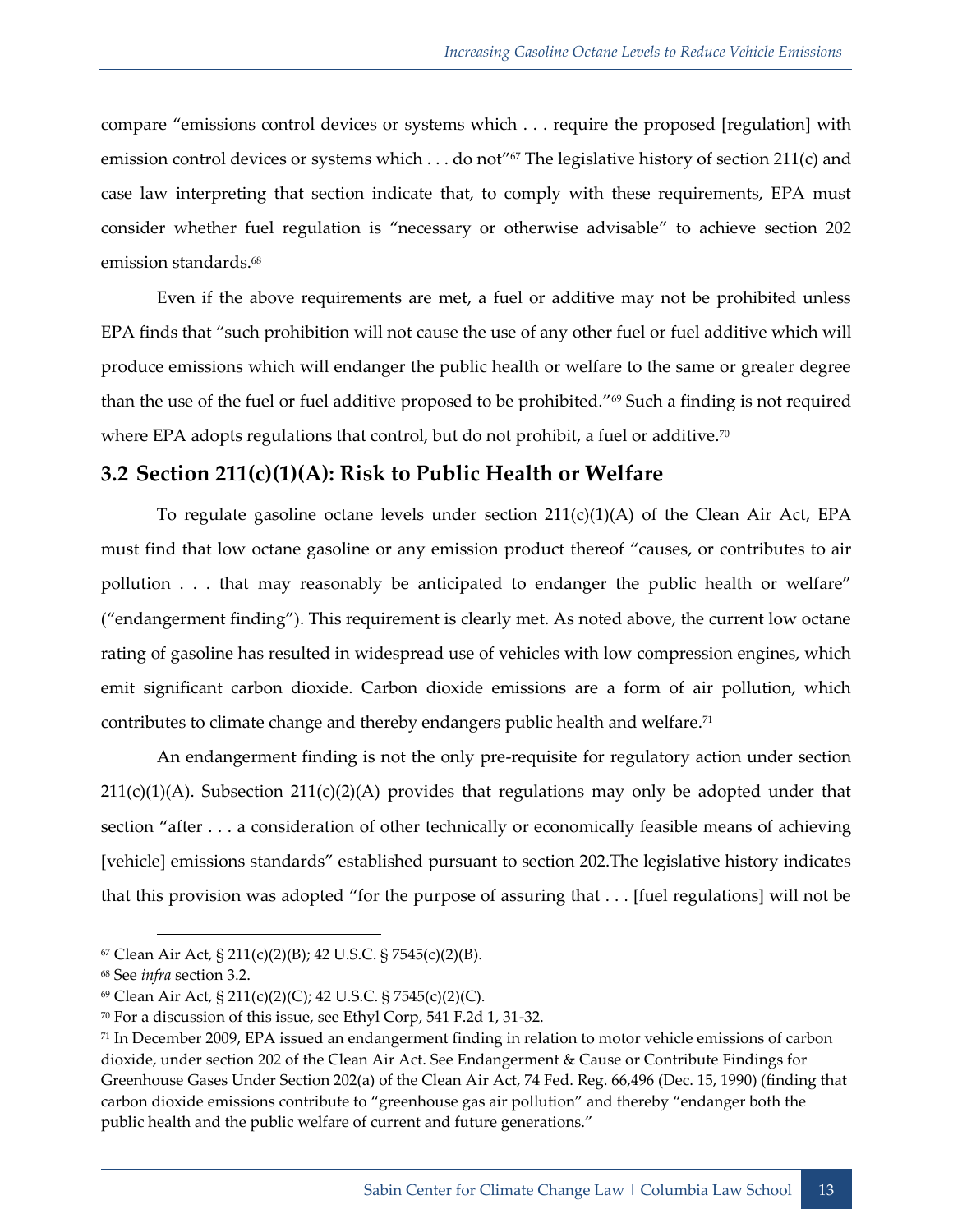imposed lightly if other equally satisfactory alternatives are available."<sup>72</sup> Congress viewed section 202 standards as preferable to fuel regulation as they interfere less with manufacturing processes.<sup>73</sup> It emphasized that manufacturers "should be given the greatest possible latitude" to determine the composition and characteristics of fuel and only regulated when "necessary" to achieve section 202 standards.<sup>74</sup>

Consistent with the legislative history, in *Ethyl Corp v. EPA*, the court noted that:

Section 202 . . . allows the [EPA] Administrator to set standards for emission of pollutants from automobiles (as opposed to standards for the composition of the gasoline that produces the emissions), and is thus the preferred . . . alternative under the statutory scheme, presumably because it minimizes [EPA] interference with manufacturer prerogatives.<sup>75</sup>

The court suggested, in *obiter dictum*, that subsection  $211(c)(2)(A)$  requires EPA to consider establishing vehicle emissions standards before adopting fuel regulations.<sup>76</sup> The court did not indicate what, if anything, is required in situations where emissions standards have already been adopted.

Some guidance on this issue is provided in *Amoco Oil Co. v. EPA*.<sup>77</sup> That case concerned fuel regulations adopted under section  $211(c)(1)(B)$ . As noted above, section  $211(c)(1)(B)$  permits regulatory action where a fuel's emissions products significantly impair performance of vehicle emissions controls, in or near general use. Notably however, under section 211(c)(2)(B), no regulations may be adopted "except after" a cost benefit analysis comparing emissions controls

<sup>72</sup> H. Rep. No. 91-1146 (1970).

<sup>&</sup>lt;sup>73</sup> Ethyl Corp, 541 F.2d 1, 11 (holding that "[w]hen EPA acts under  $\S 211(c)(1)(A)$  it is essentially telling manufacturers how to make their fuels, a task Congress felt the Agency should enter upon only with trepidation . . . On the other hand, when the Agency acts under § 202, it is only mandating an end product – regulated emissions. The method for achieving the required result is entirely in the hands of the manufacturers."

<sup>74</sup> S. Rep. No. 91-1196. See also H. Rep. No. 91-1146 (noting that "[t]he Government is not particularly well equipped to design cars or to determine the composition of fuels" so as to reduce tailpipe emissions and expressing hope that "automobile manufacturers and automotive fuel producers will join hands to develop the most effective technologies" for this purpose).

<sup>75</sup> Ethyl Corp. v. EPA, 541 F. 2d 1, 10 (D.C. Cir. 1976).

 $76$  *Id.* at footnote 66 (holding that section 211(c)(2)(A) "demands "consideration" not only of the relevant scientific and medical evidence, but also of the possibility of regulation under § 202"). <sup>77</sup> 501 F.2d 722.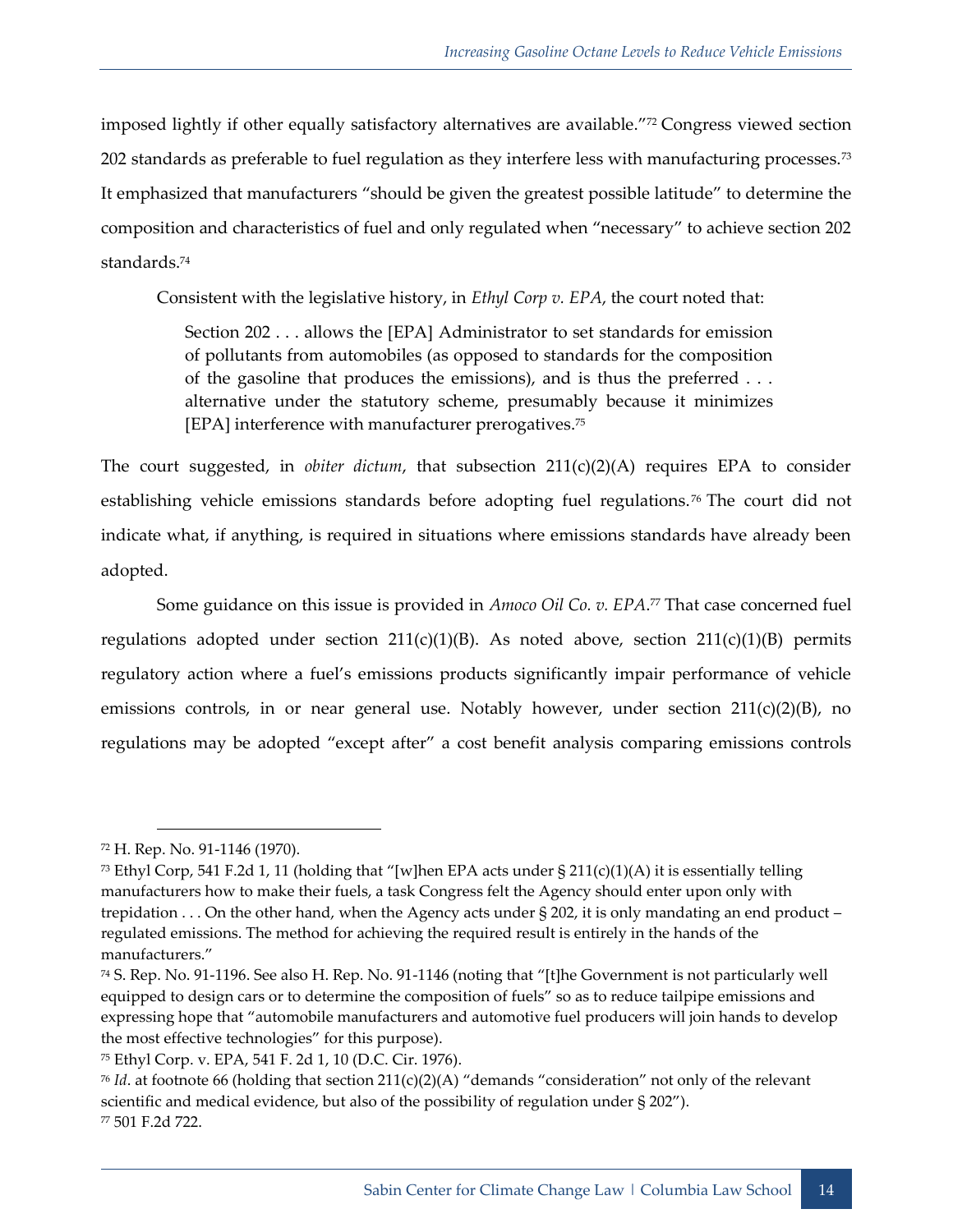that require the proposed regulations with those that do not.<sup>78</sup> *Amoco Oil* held that:

Section  $211(c)(2)$  is centrally concerned with EPA's determination whether or not to regulate a particular fuel. In effect, the provision establishes a rebuttable presumption that [EPA] should maintain a *laissez faire* posture with regard to fuel regulation. To rebut the presumption [EPA] must determine . . . that fuel regulation is a necessary or otherwise advisable component in [its] overall strategy to meet the Section 202 emissions standards.<sup>79</sup>

Like the provision interpreted in *Amoco Oil*, subsection 211(c)(2)(A) establishes a threshold requirement, which must be met before EPA can regulate a fuel. The legislative history strongly suggests that this requirement was intended to ensure fuel regulations are only adopted where necessary to achieve vehicle emissions standards. This is reinforced by the language of the subsection which, unlike the provision considered in *Amoco Oil*, expressly requires EPA to consider the potential for achievement of vehicle emissions standards.

In recent administrative decisions, EPA has complied with section  $211(c)(2)(A)$  by showing that the adoption of fuel regulations is "required" or "essential" to achieve vehicle emissions standards, previously adopted under section  $202.^{\text{80}}$  EPA has further justified the need for fuel regulations by showing that they would result in "large emissions reductions for vehicles" not subject to the emissions standards.<sup>81</sup> The evidence currently before EPA does not appear to support the making of similar findings with respect to low-octane gasoline.

As noted above, EPA's LDV Emissions Standards limit emissions of carbon dioxide from MY2012 to MY2025 LDVs.<sup>82</sup> In its mid-term evaluation of the LDV Emissions Standards, EPA found that vehicle manufacturers outperformed the standards in MY 2012 to 2016.<sup>83</sup> EPA further

<sup>78</sup> Clean Air Act, § 211(c)(2)(B); 42 U.S.C. § 7545(c)(2)(B).

<sup>79</sup> Amoco Oil Co., 501 F.2d 722, 736 - 737.

<sup>80</sup> See, for example, Tier 3 Motor Vehicle Emission and Fuel Standards, 79 Fed. Reg. 23,414, 23,567 (Apr. 28, 2014) (indicating that a shift to low-sulfur fuel "is an essential part of achieving" vehicle emissions standards for non-methane organic gases and nitrogen oxides).

<sup>&</sup>lt;sup>81</sup> *Id.* (noting that "reducing fuel sulfur will achieve large emissions reductions for vehicles already in use").

<sup>82</sup> Light-Duty Vehicle Greenhouse Gas Emissions Standards & Corporate Average Fuel Economy Standards, 75 Fed. Reg. 25,324 (May 7, 2010) (establishing emissions standards for MY2012 through 2016 LDVs); 2017 & Later Model Year Light-Duty Vehicle Greenhouse Gas Emissions & Corporate Average Fuel Economy Standards, 77 Fed. Reg. 62,623 (Oct. 15, 2012) (establishing emissions standards for MY2017 through 2025 LDVs).

<sup>83</sup> EPA, *supra* note [4,](#page-6-1) at A-63.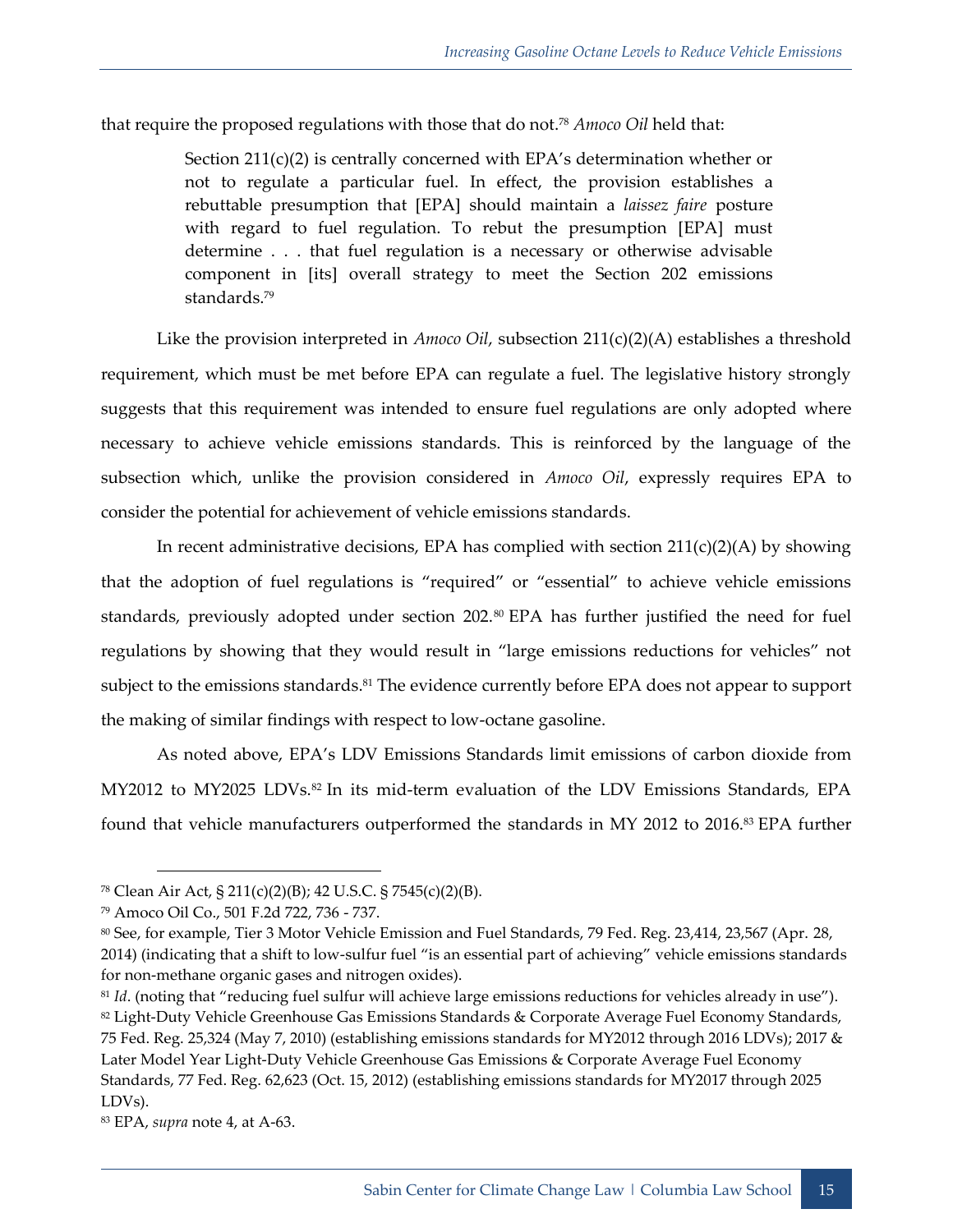found that manufacturers will be able to meet future standards by deploying new technologies, many of which are already being implemented in new vehicles and can be used with current fuels. This finding has been challenged by some stakeholders, however. The American Coalition for Ethanol, for example, claims that "[i]f high-octane fuels aren't available, the standards won't be met."<sup>84</sup> It argues that the engine technologies identified by EPA "will tolerate today's low octane fuel, but they will not be able to generate substantial fuel economy and [emissions] reduction benefits . . . unless they operate on a higher-octane fuel."<sup>85</sup> Similarly, the Renewable Fuels Association asserts that the technologies would "generate fewer emissions if operating on fuels with higher octane ratings."<sup>86</sup> It cites numerous studies to support this view.<sup>87</sup> Those studies do not, however, show that high octane fuel is necessary to achieve the LDV Emissions Standards. They merely indicate that using such fuels would enable larger emission reductions than can be achieved through engine changes alone.<sup>88</sup>

<span id="page-21-0"></span>Given the above, further evidence is arguably required before EPA can regulate low octane gasoline under section  $211(c)(1)(A)$  of the Clean Air Act. Evidence demonstrating that use of high octane fuel would significantly reduce the costs of achieving the standards may be sufficient. As noted above, the court in *Amoco Oil* held that fuel regulations may be adopted where "necessary or otherwise advisable" to achieve emissions standards, suggesting that cost is a relevant factor to be

<sup>84</sup> Letter from American Coalition for Ethanol, to EPA & Others (Sep. 26, 2016), *available at*

<https://perma.cc/2F9Y-YU84> (arguing that "[t]he goals of the CAFÉ-GHG program [under which the emissions standards were adopted] will go unrealized until a compliance mechanism is set in motion for higher-octane fuel . . . a pathway needs to be established for low-carbon, high octane fuels like ethanol to help automakers comply with the 2022-2025 standards").

<sup>85</sup> *Id*. at 5.

<sup>86</sup> Letter from Renewable Fuels Association, to EPA & Others (Sep. 26, 2016), *available at* https://perma.cc/Y3YJ-PVV2.

<sup>87</sup> For example, in its comments on the Draft TRA, RFA provided the EPA and DOT with a copy of a report prepared by Ricardo, Inc., assessing the role that ethanol-based high octane fuels might play in facilitating increased fuel economy and reduced emissions under the federal standards. See RICARDO, INC., THE DRAFT TECHNICAL ASSESSMENT REPORT: IMPLICATIONS FOR HIGH OCTANE, MID-LEVEL ETHANOL BLENDS (2016), *available at* [https://perma.cc/5TRM-8EFC.](https://perma.cc/5TRM-8EFC)

<sup>88</sup> Renewable Fuels Association, *supra* note [86](#page-21-0), at 2 (noting that Ricardo Inc.'s analysis indicates that

<sup>&</sup>quot;[p]airing the advanced IC [internal combustion] engine technologies examined in the TAR with high octane low carbon (HOLC) fuels with 98-100 RON octane would result in greater fuel economy and emissions benefits"). See also *Id*. at 4 (finding that "[t]he use of high octane fuels in these [advanced] engines would ensure they produce the maximum possible fuel economy and emissions reductions").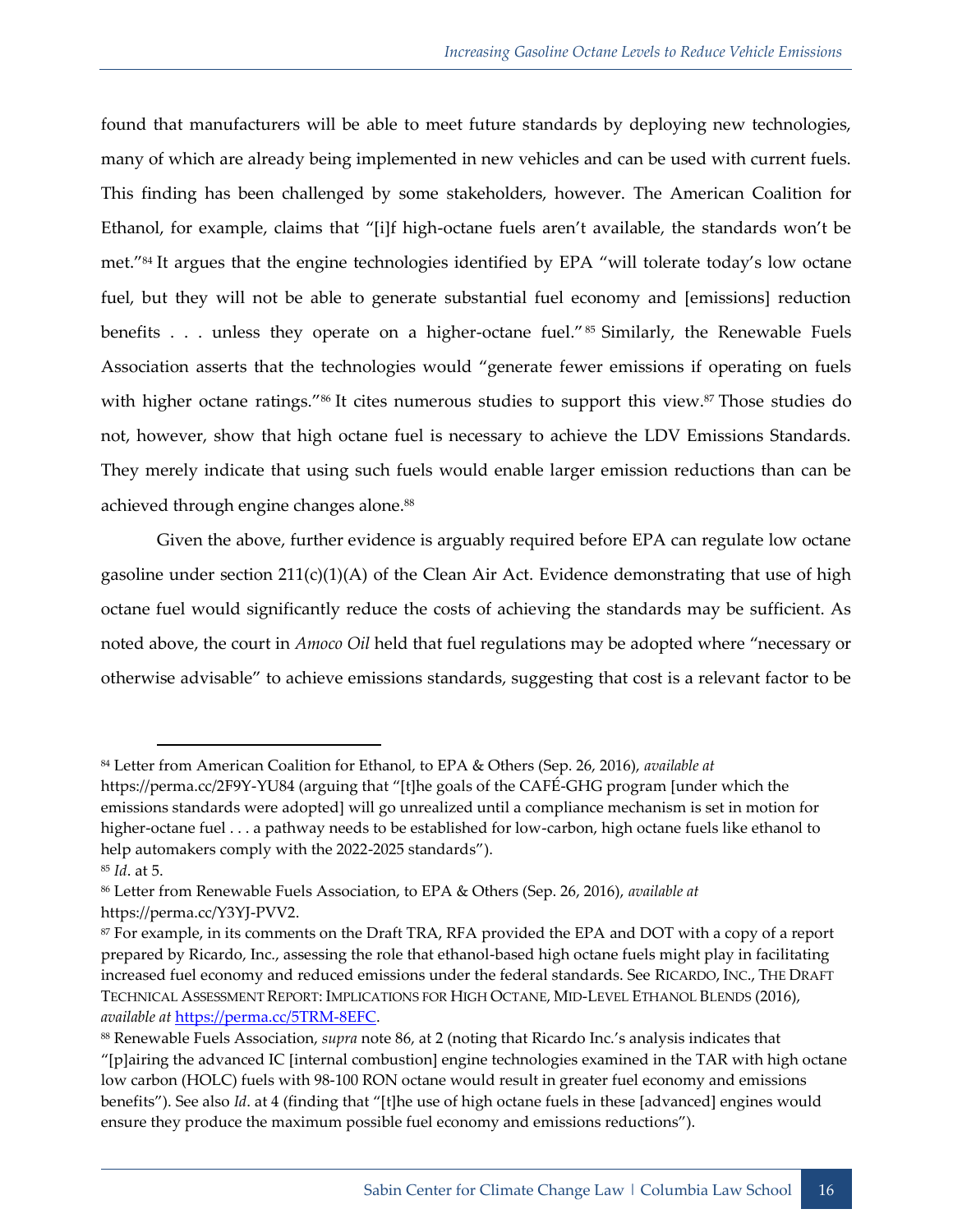taken into account. <sup>89</sup> Fuel regulations are arguably "advisable" where they enable emissions standards to be met at significantly reduced cost.

A number of vehicle manufacturers have claimed that shifting to higher octane fuel would reduce the costs of meeting the LDV Emissions Standards. Little empirical data has, however, been provided to support these claims. If EPA obtains such data and/or other evidence demonstrating the need for fuel regulations, it could take immediate action to regulate gasoline octane levels under section 211(c)(1)(A) of the Clean Air Act. In the absence of such evidence EPA could not regulate octane at this time but may do so in the future if it adopts more stringent emission standards, achievement of which would be impossible or significantly more costly without a shift to high octane gasoline.

## <span id="page-22-0"></span>**3.3 Section 211(c)(1)(B): Interference with Emissions Controls**

To regulate low octane gasoline under section  $211(c)(1)(B)$  of the Clean Air Act, EPA must find that "*emissions products* of [the] fuel . . . will impair to a significant degree the performance of any emission control device or system" in or near general use (emphasis added). By its express terms, section 211(c)(1)(B) limits EPA regulation to situations where a fuel produces emissions that impair performance of an emissions control device. Regulation is not permitted where the fuel itself, as opposed to its emissions products, significantly impairs emission controls. This is the case with low octane gasoline.

As noted above, the current low octane rating of gasoline has prevented deployment of high compression engines. When used with low octane gasoline, high compression engines are likely to experience knock, which significantly impairs performance. This impairment is not due to any emissions produced by low octane gasoline but rather its inherent nature and, in particular, its potential to self-ignite when compressed.

In any event, regulations may only be adopted under section  $211(c)(1)(B)$  after "consideration of available scientific and economic data, including a cost benefit analysis comparing emission control devices or systems which are or will be in general use and require the proposed [regulations] with emissions control devices or systems which are or will be in general

<sup>89</sup> Amoco Oil Co, 501 F.2d 722, 737. While this decision related to regulations issued under section  $211(c)(1)(B)$ , the courts are likely to adopt the same approach when reviewing regulations under section  $211(c)(1)(A).$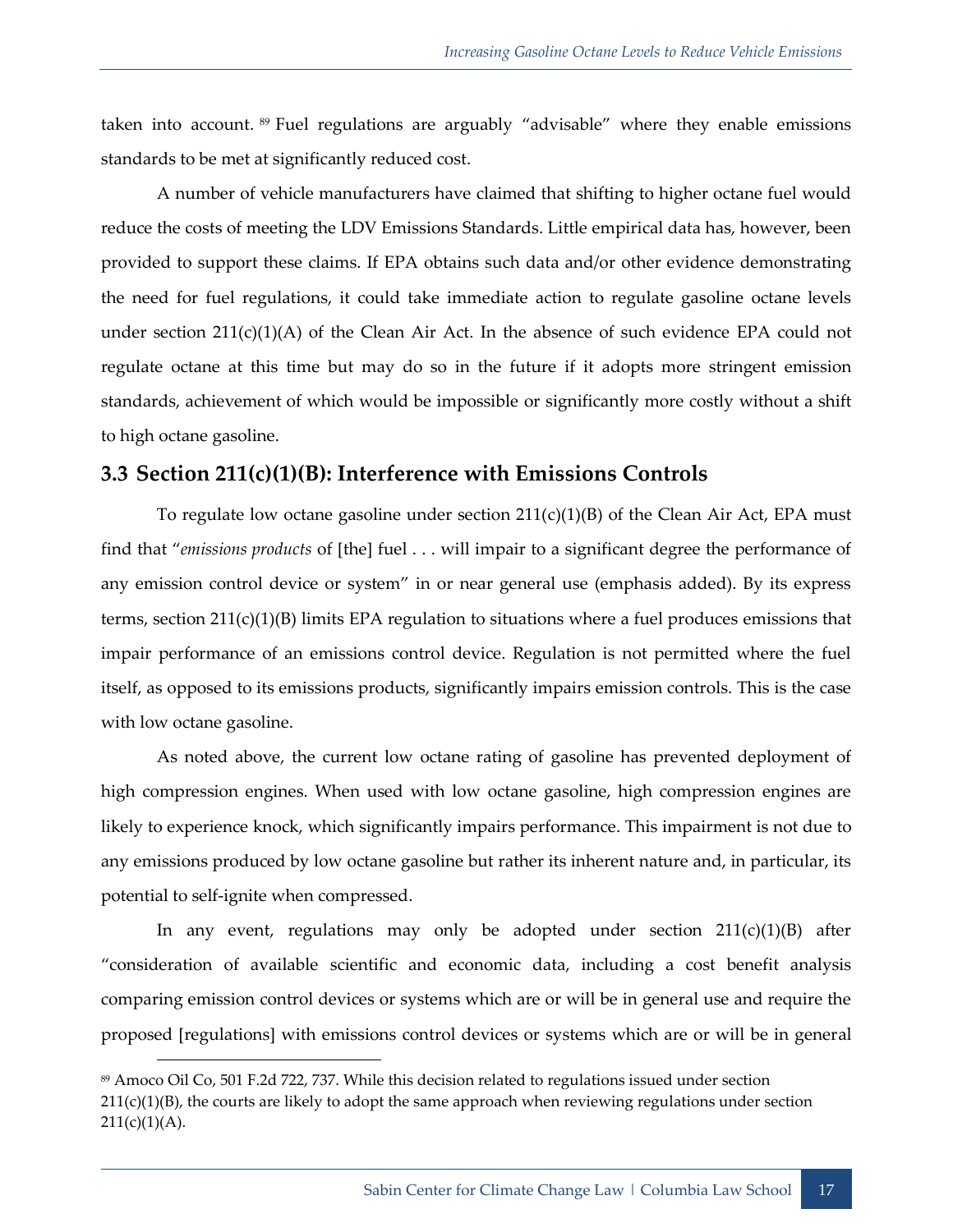use and do not require the" regulations.<sup>90</sup> In *Amoco Oil*, the court held that this requires EPA to "state findings, drawn from a study of emission control devices in or near "general use," to the effect that fuel regulation is a necessary or otherwise advisable component in the Agency's overall strategy to meet the Section 202 emission standards."<sup>91</sup>

As discussed in part [3.2](#page-18-0) above, research by EPA suggests that the LDV Emissions Standards can be achieved using existing technologies, without moving to high octane gasoline. This view has been disputed by some stakeholders, who claim that high octane gasoline is necessary to achieve the LDV Emissions Standards, but provide little evidence to support those claims. If EPA is provided with evidence, showing that a switch to high octane gasoline is required to comply with the LDV Emissions Standards or would substantially reduce compliance costs, it could regulate octane immediately. Otherwise, regulation of octane could only occur in the future if EPA adopts more stringent standards and there is evidence of the need for fuel regulations to achieve those standards at minimum cost.

#### <span id="page-23-0"></span>**3.4 Section 211(c)(2)(C): No Increase in Other Emissions**

In considering EPA's authority to regulate gasoline octane levels, it should be noted that switching to high octane gasoline will reduce vehicle carbon dioxide emissions, but could increase emissions of other air pollutants. Following the switch, new vehicles would be developed with high compression engines, which combust fuel at increased temperatures, leading to greater nitrogen oxide emissions.<sup>92</sup> The potential for these emissions to endanger public health or welfare must be considered by EPA when regulating gasoline octane levels.

Under Section  $211(c)(2)(C)$  of the Clean Air Act, before prohibiting a fuel, EPA must find that "such prohibition will not cause the use of any other fuel . . . which will produce emissions

<sup>90</sup> Clean Air Act, § 211(c)(2)(B); 42 U.S.C. § 7545(c)(2)(B).

<sup>91</sup> Amoco Oil Co, 501 F.2d 722, 737. See also *Id*. at 736 (stating that "[s]ection 211(c)(2)(B) is centrally concerned with EPA's *threshold* determination *whether or not* to regulate a particular fuel or additive. In effect, the provision establishes a rebuttable presumption that the [EPA] should maintain a *laissez faire* posture with regard to fuel regulation. To rebut the presumption the [EPA] must determine, through consideration of "available scientific and economic data, including a cost benefit analysis," that the emission standards established under Section 202 of the Act cannot be achieved in acceptable fashion by relying on emission control devices in "general use" which "do not require the proposed control or prohibition"" on the fuel or additive (internal citations omitted)).

<sup>92</sup> For a discussion of this issue, see B.M. Masum, *Effect of Ethanol-Gasoline Blend on NOX Emissions in SI Engine*, 24 RENEWABLE & SUSTAINABLE ENERGY REVIEWS 209 (2013).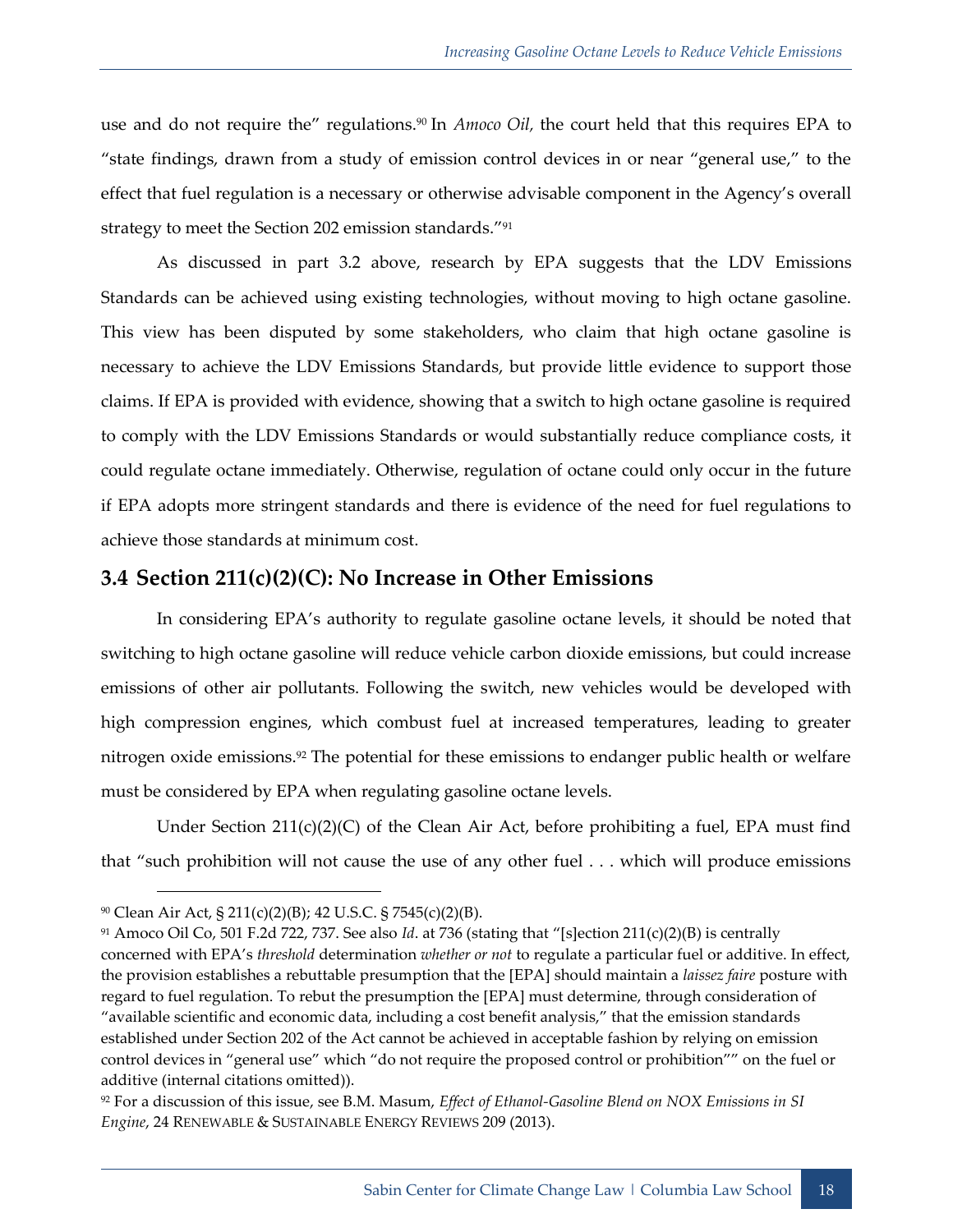which will endanger the public health or welfare to the same or greater degree than the use of the fuel . . . proposed to be prohibited." EPA's finding must indicate "that the proposed regulation will not cause use of an equally harmful fuel."<sup>93</sup> This requires an assessment of the type and amount of pollutants emitted by the substitute fuel.

Switching from low to high octane gasoline could lead to an increase in vehicle emissions of nitrogen oxides, a class of air pollutants, which contribute to the formation of ozone, smog, and acid rain.<sup>94</sup> Any such increase is likely to be small, however.<sup>95</sup> In these circumstances, and given the potential for significant reductions in carbon dioxide emissions, EPA may find that high octane gasoline is less harmful than current low octane blends. This finding would enable EPA to adopt regulations prohibiting the manufacture and/or sale of low octane gasoline. Such regulations could not be adopted if low and high octane gasoline are found to be equally harmful. Even in this situation, however, EPA could adopt regulations to control low octane gasoline.

## **4. STATE REGULATION OF GASOLINE OCTANE LEVELS**

<span id="page-24-0"></span>EPA officials have previously raised the possibility of regulating gasoline octane levels, suggesting that the agency may require a shift to high octane gasoline in the future, most likely when it adopts new tailpipe emissions standards for post-2025 MY LDVs.<sup>96</sup> The 2016 Presidential election has, however, raised doubts about whether EPA will act. If action is not taken by EPA state environmental agencies may wish to intervene and adopt their own regulations with respect to octane. The possibility of state regulatory action is considered in this part.

In the Clean Air Act, Congress expressed a clear preference for federal regulation of gasoline and other motor vehicle fuels, curtailing state regulatory authority.<sup>97</sup> Under section

<sup>93</sup> Amoco Oil Co., 501 F.2d 722, 738.

<sup>94</sup> For a discussion of nitrogen oxides, see EPA, TECHNICAL BULLETIN: NITROGEN OXIDES (NOX), WHY & HOW THEY ARE CONTROLLED (1999), *available at* https://perma.cc/XJE4-7M2B.

<sup>95</sup> See *supra* section [2.2.](#page-12-0)

<sup>96</sup> *EPA Eyes Higher Octane in Gasoline as Post-2025 GHG Control Strategy*, INSIDEEPA/CLIMATE,

https://insideepaclimate.com/climate-daily-news/epa-eyes-higher-octane-gasoline-post-2025-ghg-controlstrategy?destination=node/177585 (May 14, 2015),

<sup>97</sup> In this regard, EPA has observed that "[a]s opposed to commodities that are produced and sold in the same area of the country, gasoline produced in one area is often distributed to other areas. The national scope of gasoline production and distribution suggests that federal rules should preempt State action to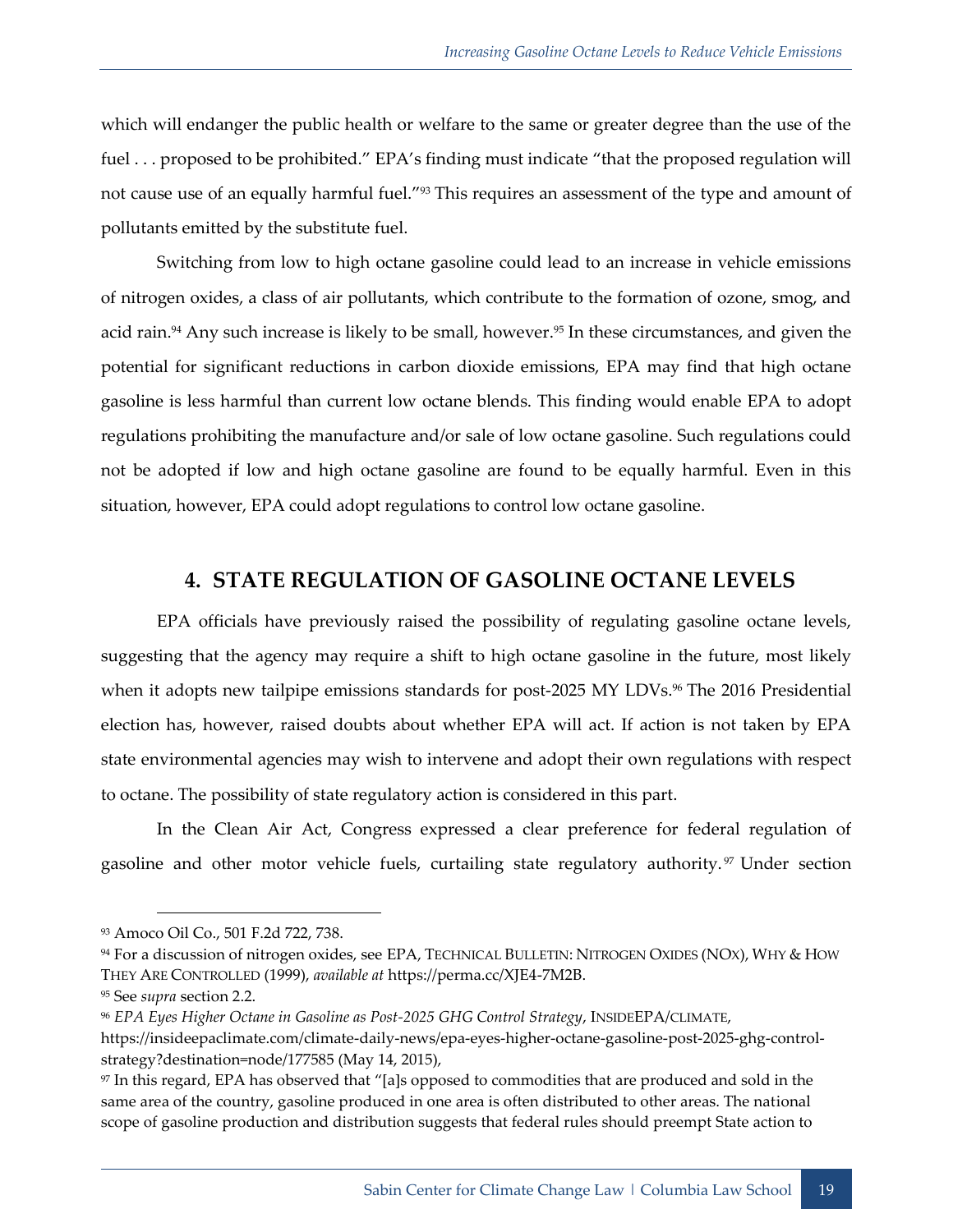211(c)(4) of the Act, states are pre-empted from regulating fuels, except in limited circumstances.

The section provides, in relevant part:

1

**(4)(A)** Except as otherwise provided in subparagraph (B) or (C), no State (or political subdivision thereof) may prescribe or attempt to enforce, for purposes of motor vehicle emission control, any control or prohibition respecting any characteristic or component of a fuel or fuel additive in a motor vehicle or motor vehicle engine—

**(i)** if the [EPA] Administrator has found that no control or prohibition of the characteristic or component of a fuel or fuel additive under paragraph (1) is necessary and has published his finding in the Federal Register, or

**(ii)** if the Administrator has prescribed . . . a control or prohibition applicable to such characteristic or component of a fuel or fuel additive . . .

**(B)** Any State for which application of [section \[209, prohibiting state](https://www.law.cornell.edu/uscode/text/42/lii:usc:t:42:s:7543:a)  [regulation of motor vehicle emissions,\] h](https://www.law.cornell.edu/uscode/text/42/lii:usc:t:42:s:7543:a)as at any time been waived . . . may at any time prescribe and enforce, for the purpose of motor vehicle emission control, a control or prohibition respecting any fuel or fuel additive.

**(C)(i)** A State may prescribe and enforce, for purposes of motor vehicle emission control, a control or prohibition respecting the use of a fuel or fuel additive in a motor vehicle or motor vehicle engine if an applicable implementation plan for such State under [section](https://www.law.cornell.edu/uscode/text/42/7410) [110] so provides. The [EPA] Administrator may approve such provision in an implementation plan, or promulgate an implementation plan containing such a provision, only if he finds that the State control or prohibition is necessary to achieve the national primary or secondary ambient air quality standard which the plan implements. The Administrator may find that a State control or prohibition is necessary to achieve that standard if no other measures that would bring about timely attainment exist, or if other measures exist and are technically possible to implement, but are unreasonable or impracticable. The Administrator may make a finding of necessity under this subparagraph even if the plan for the area does not contain an approved demonstration of timely attainment.

A flow chart outlining when state fuel regulation is permitted under section 211(c)(4) the Clean Air Act is included in Appendix 2. As indicated there, in general, , states may regulate fuels if EPA

avoid an inefficient patchwork of potentially conflicting regulations . . . Congress provided in the 1977 Amendments to the Clean Air Act that federal fuels regulations preempt non-identical state controls except under specified circumstances." *See* Regulation of Fuels and Fuel Additives: Standards for Reformulated and Conventional Gasoline, [59 Fed. Reg. 7716](https://advance.lexis.com/api/document/collection/administrative-codes/id/3SHC-8Y80-006W-94PN-00000-00?context=1000516) (Feb. 16, 1994).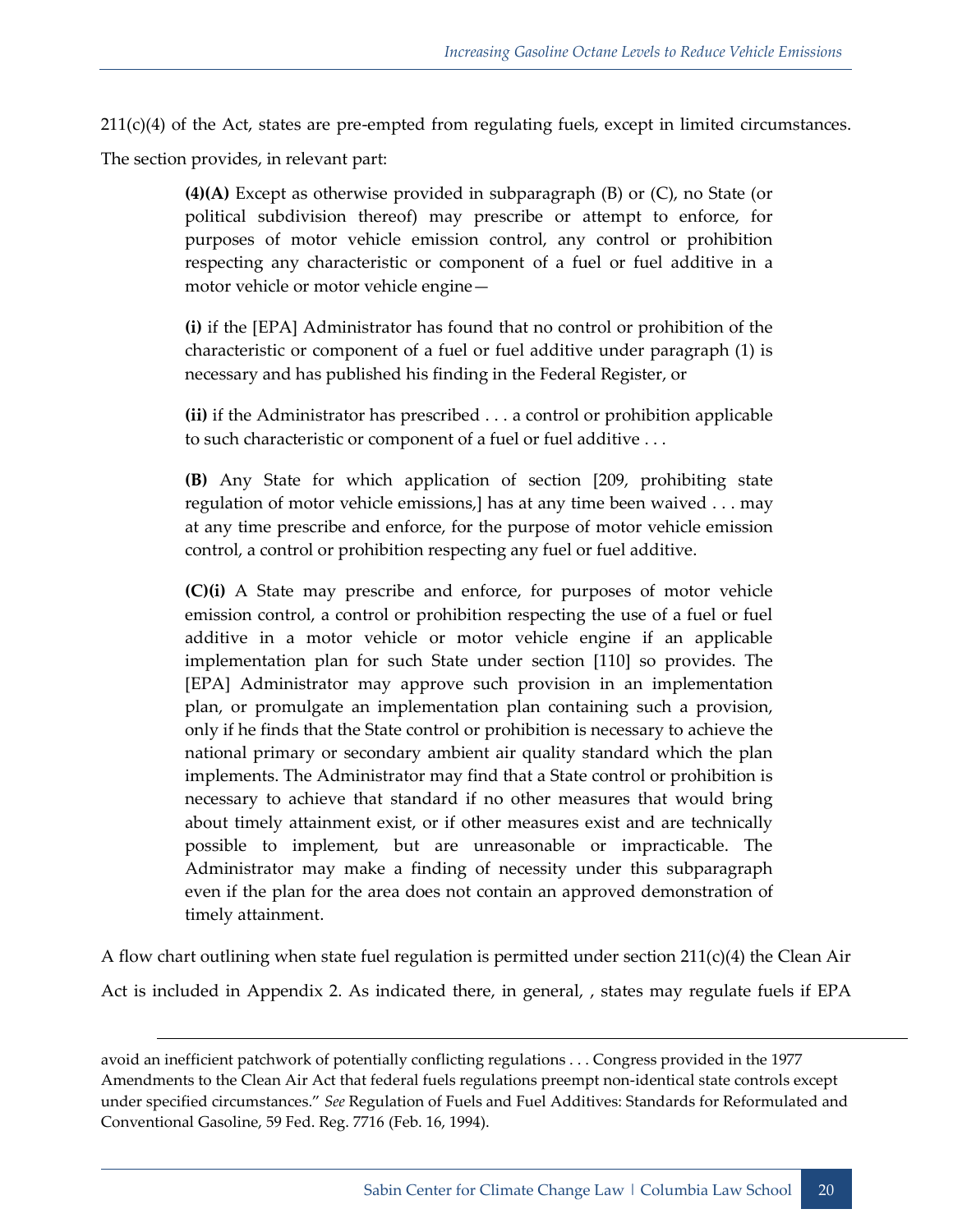fails to do so.<sup>98</sup> As EPA has itself acknowledged, under section  $211(c)(4)(A)$  of the Clean Air Act, "states have authority to regulate a fuel's components or qualities for the purpose of emission control until . . . federal regulations" are adopted or found to be unnecessary.<sup>99</sup> Federal action will, however, only pre-empt state regulation of the *same* fuel component or quality as has been targeted by EPA. State regulatory authority is not affected by EPA action with respect to a *different*  component or quality of the fuel. Thus, the fact that EPA has previously regulated the composition of gasoline (e.g., by prohibiting the addition of lead) would not prevent states adopting their own regulations with respect to gasoline octane levels.

If EPA takes action with respect to octane – whether by regulating it or declaring regulation unnecessary – state regulation thereof would be pre-empted by section  $211(c)(4)(A).^{100}$  That section is, however, subject to two exceptions. One, contained in section  $211(c)(4)(C)$ , applies to all states. It allows EPA to waive pre-emption and approve state fuel regulations where necessary to meet federal air quality standards.<sup>101</sup> In this context, "necessity" is defined narrowly, with EPA required to find that no other reasonable or practice measures are available to bring about timely attainment of the federal standards.<sup>102</sup>

-

<sup>98</sup> *See generally* Am. Fuel & Petrochemical Mfrs. v. O'Keeffe, 134 F. Supp. 3d 1270, 1285 (D. Or. 2015) (noting that section  $211(c)(4)(A)$  only operates to pre-empt state fuel regulation where there is some affirmative action by EPA. "[S]ubsection (i) is preemption by affirmative, negative EPA regulation" and "[s]ubsection (ii) . . . is preemption by affirmative, positive EPA regulation").

<sup>99</sup> Ozone Hearings, 100th Cong., 1st Sess. (daily ed. Apr. 24, 1987), *discussed in* City of Park City, 341 F. Supp. 2d 403-407.

<sup>100</sup> *See generally* Exxon Corp. v. New York, 548 F. 2d 1088, 1092 (2d Cir. 1977) (noting that section 211(c)(4)(A) "explicitly precludes a state . . . from prescribing or attempting to prescribe any controls or prohibitions respecting the use of fuels or fuel additives in motor vehicles if [EPA] has prescribed an applicable control or prohibition, unless the state prohibition or control is identical to that prescribed by the" EPA).

<sup>101</sup> *See generally Id*. at 1093 & 1095 (indicating that "the federal scheme does not impose a complete straight jacket on the states . . . [Section 211(c)(4)] which in subdivision (A) precludes local regulation unless identical to federal regulation, provides a relevant exception in subdivision (C). That section allows a state to prescribe a control or prohibition respecting the use of a fuel or fuel additive in a motor vehicle if such restriction is included as a provision in an applicable implementation plan for such state." Such state regulation must be "approved [by] the Administrator" of the EPA). *See also* Motor [Vehicle](https://advance.lexis.com/api/document/collection/cases/id/3S4X-8MW0-003B-P15F-00000-00?context=1000516) Mfrs. Ass'n v. New York State Dep't of Envtl. [Conservation,](https://advance.lexis.com/api/document/collection/cases/id/3S4X-8MW0-003B-P15F-00000-00?context=1000516) 17 F.3d 521, 527 (2d Cir. 1994) (noting that the Clean Air Act "restricts the states' power to enact motor vehicle fuel requirements, though the EPA may approve state regulations if necessary to meet federal air quality standards").

<sup>&</sup>lt;sup>102</sup> Clean Air Act § 211(c)(4)(C)(i); 42 U.S.C. § 7545(c)(4)(C)(i).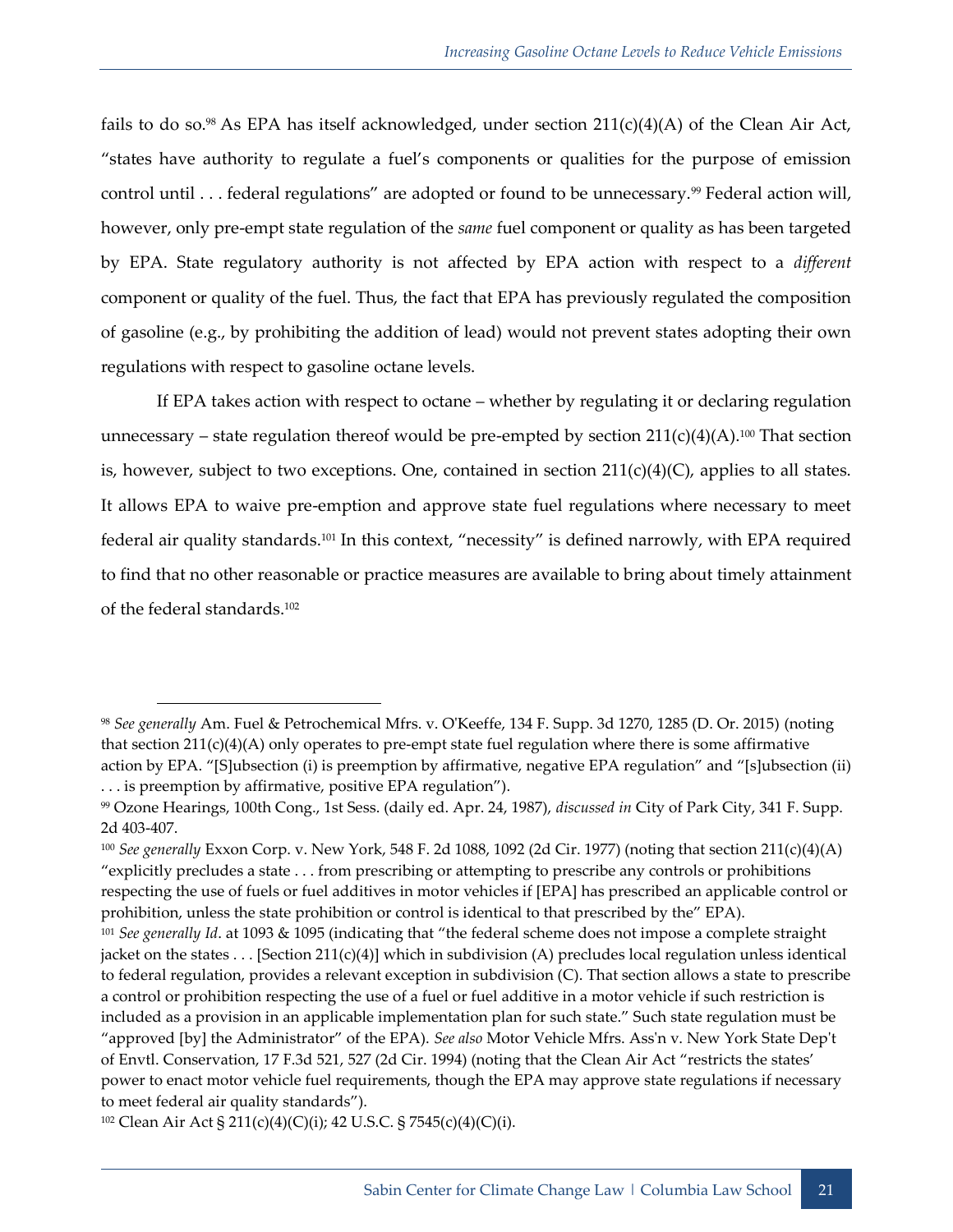A second exception is set out in section  $211(c)(4)(B)$ . That section provides a waiver of preemption for any state that has been exempt from the prohibition, in section 209, on states adopting their own vehicle emissions standards.<sup>103</sup> As California is the only state to have been granted such an exemption,<sup>104</sup> section 211(c)(4)(B) "in effect grants California a special waiver" of pre-emption.<sup>105</sup> The waiver is automatic, meaning that California can develop fuel regulations, without approval from EPA.<sup>106</sup>

The California Air Resources Board ("CARB") is authorized, under state law, to adopt "motor vehicle fuel specifications for the control of air contaminants and sources of air pollution which [it] has found to be necessary, cost effective, and technologically feasible."<sup>107</sup> Prior to exercising that authority, CARB must determine the cost-effectiveness of adopting the standards, compared to other methods of reducing vehicle emissions,<sup>108</sup> and undertake a study of technical feasibility<sup>109</sup> and economic impacts.<sup>110</sup> Assuming it finds evidence of necessity, cost effectiveness, and technical feasibility, CARB could adopt standards with respect to gasoline octane levels. Those standards would only apply in California. The Clean Air Act does not allow other states to apply California's fuel standards, in preference to federal regulations, as is permitted with respect

-

<sup>103</sup> Clean Air Act § 209(a); 42 U.S.C. § 7543(a) (declaring that "[n]o State or any political subdivision thereof shall adopt or attempt to enforce any standard relating to the control of emissions from new motor vehicles or new motor vehicle engines").

<sup>104</sup> California is the only state that had adopted vehicle emission standards prior to March 30, 1966.

<sup>105</sup> American Petroleum Inst. v. Jorling, 710 F. Supp. 421, 425 (N.D.N.Y 1989)

<sup>106</sup> *Id*. (holding that EPA approval is not required for the adoption of state fuel regulations under section  $211(c)(4)(B)$ ).

<sup>107</sup> CAL. HEALTH & SAFETY CODE § 43013(a).

<sup>108</sup> *Id*. § 43013(e)(1).

<sup>109</sup> *Id*. § 43013(e)(2) (requiring CARB to, "[b]ased on a preponderance of scientific and engineering data in the record, determine the technical feasibility of adoption . . . of the standards . . . That determination shall include, but is not limited to, the availability, effectiveness, reliability, and safety expected of the proposed technology").

<sup>110</sup> *Id*. § 43013(f) (requiring CARB to "quantitatively document the significant impacts of the proposed standard or specification on affected segments of the state's economy. The economic analysis shall include, but is not limited to, the significant impacts of any change on motor vehicle efficiency, the existing motor vehicle fuel distribution system, the competitive position of the affected segment relative to state borders and the cost to consumers").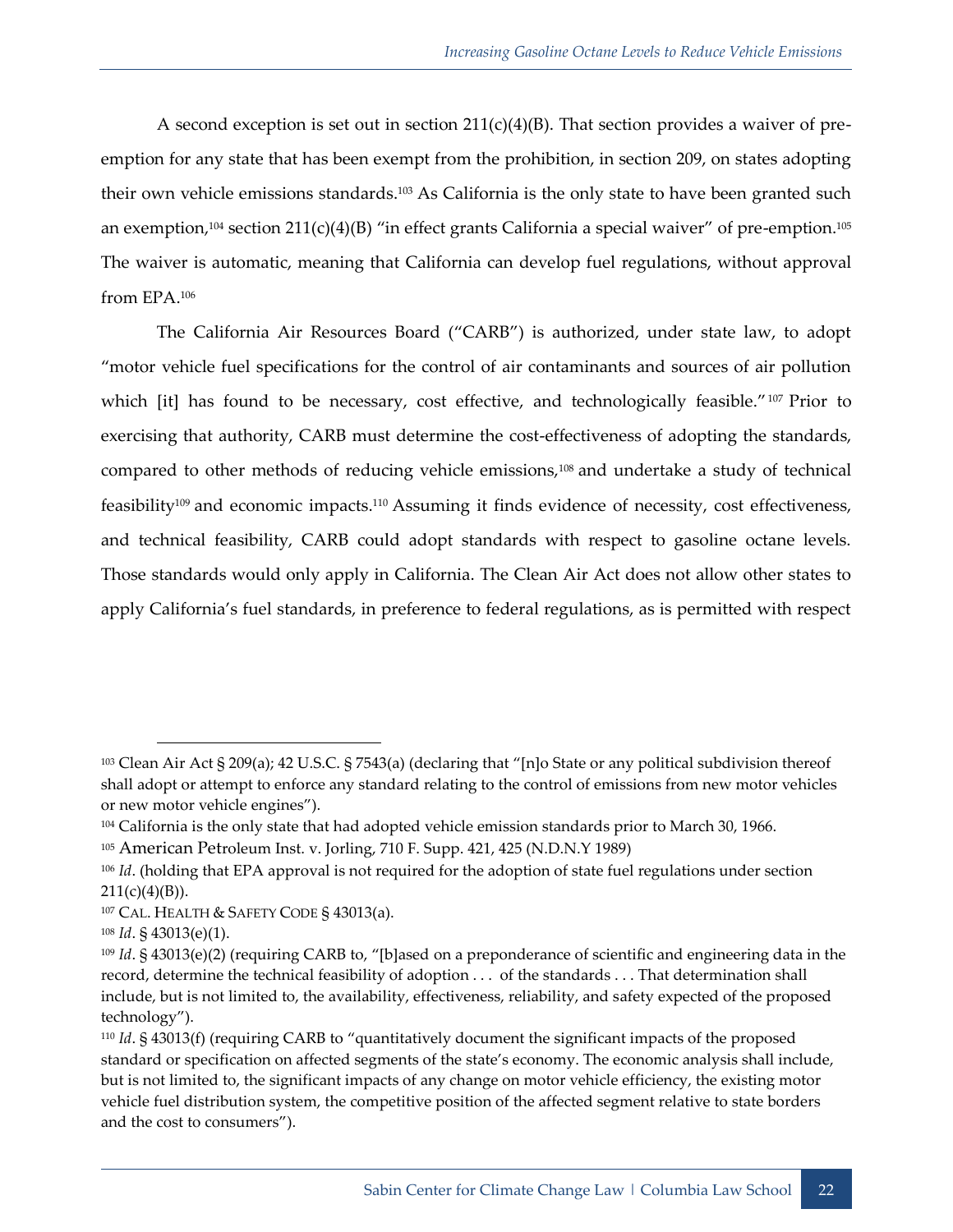to its vehicle emissions standards.<sup>111</sup> The courts have held that, even where fuel controls form part of California's vehicle emissions standards, they cannot be adopted by other states.<sup>112</sup>

Of course, if regulatory action has not been taken at the federal level, states would be free to adopt their own fuel regulations based on those in California. <sup>113</sup> This would be the optimal solution. However, even if other states do not or cannot act, California should. We recommend that California adopt regulations specifying a minimum RON for all gasoline sold in the state. This would facilitate the deployment of more efficient, high compression engines in LDVs used in California. To ensure those LDVs can be refueled in other states, the RON set by California should not exceed 98, being the RON of premium fuel available across the U.S. Use of such fuel would not impair the operation of existing vehicles and, as noted above, may actually result in modest improvements in their fuel economy.<sup>114</sup> Larger fuel economy improvements could be realized in new vehicles. The 2014 MIT found that new vehicles, designed to use gasoline with an RON of 98, may consume up to five percent less fuel than existing models. <sup>115</sup> Given the current high level of gasoline use in California, such improvements could have significant benefits.

#### **5. CONCLUSION**

<span id="page-28-0"></span>Under section 211(c)(1) of the Clean Air Act, EPA may regulate the composition and/or characteristics of vehicle fuels, including their octane rating. EPA regulations could, for example, restrict the sale of low octane gasoline and include other measures to promote the availability of higher octane alternatives. Such regulations can, however, only be adopted if EPA finds that:

- (A) low octane gasoline or emissions it produces contribute to air pollution that endangers public health or welfare, or
- (B) emissions produced by low octane gasoline significantly impair the performance of an emission control device in or near general use.

<sup>111</sup> See Clean Air Act, § 117; 42 U.S.C. § 7507.

<sup>112</sup> Motor Vehicle Mfrs. Ass'n v. New York State Dep't of Envtl. Conservation, 810 F. Supp. 1331 (N.D.N.Y 1993), *affirmed in* Motor Vehicle Mfrs. Ass'n of the United States v. New York State Dep't of Envtl. Conservation, 79 F.3d 1298 (2d Cir. 1996).

 $113$  In these circumstances, section  $211(c)(4)(A)$  would not apply.

<sup>114</sup> See *supra* section [2.1.](#page-10-0)

<sup>115</sup> Speth et al., *supra* note [6,](#page-7-1) at 6563 – 6564. For a discussion of this issue, see *supra* section [2.1.](#page-10-0)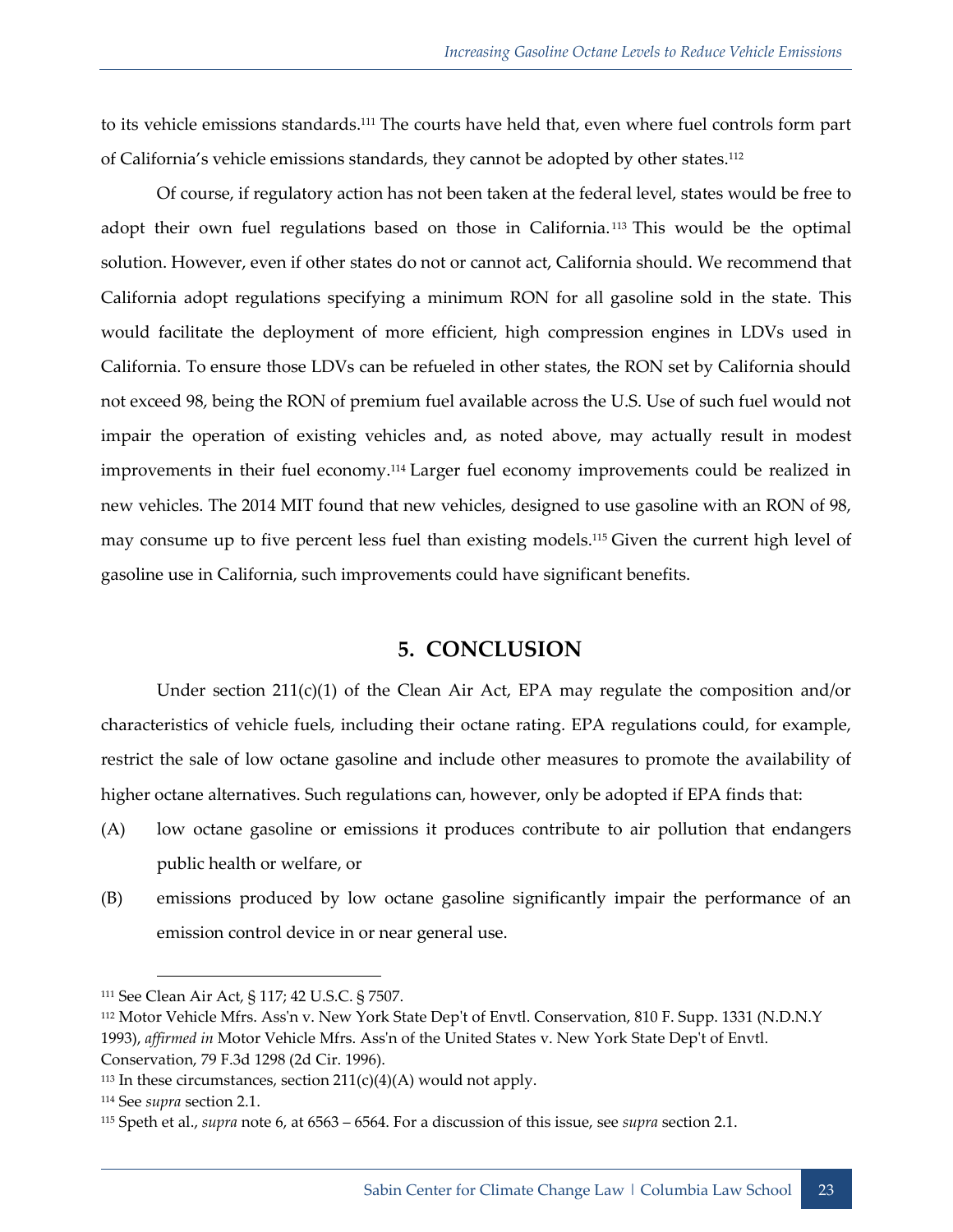Requirement (A) is arguably met with respect to low octane gasoline. The low octane rating of gasoline has led to the use of low compression engines that emit various air pollutants, including carbon dioxide, which contributes to climate change and thereby endangers public health and welfare. Prior to regulating octane on this basis, however, EPA must consider "other technically or economically feasible means of achieving [vehicle] emissions standards" established pursuant to section 202. This arguably requires EPA to consider whether fuel regulation is necessary or otherwise appropriate to achieve the standards. If EPA determines that compliance with the LDV Emissions Standards requires an increase in gasoline octane levels, or that the increase would significantly reduce compliance costs, it may adopt regulations limiting the sale of low-octane gasoline and/or requiring the introduction of gasoline with a higher RON. If such regulations are not adopted, state agencies could step in to regulate octane, provided EPA has not determined such action to be unnecessary, and published a finding to that effect. Even in these circumstances, however, octane could be regulated in California.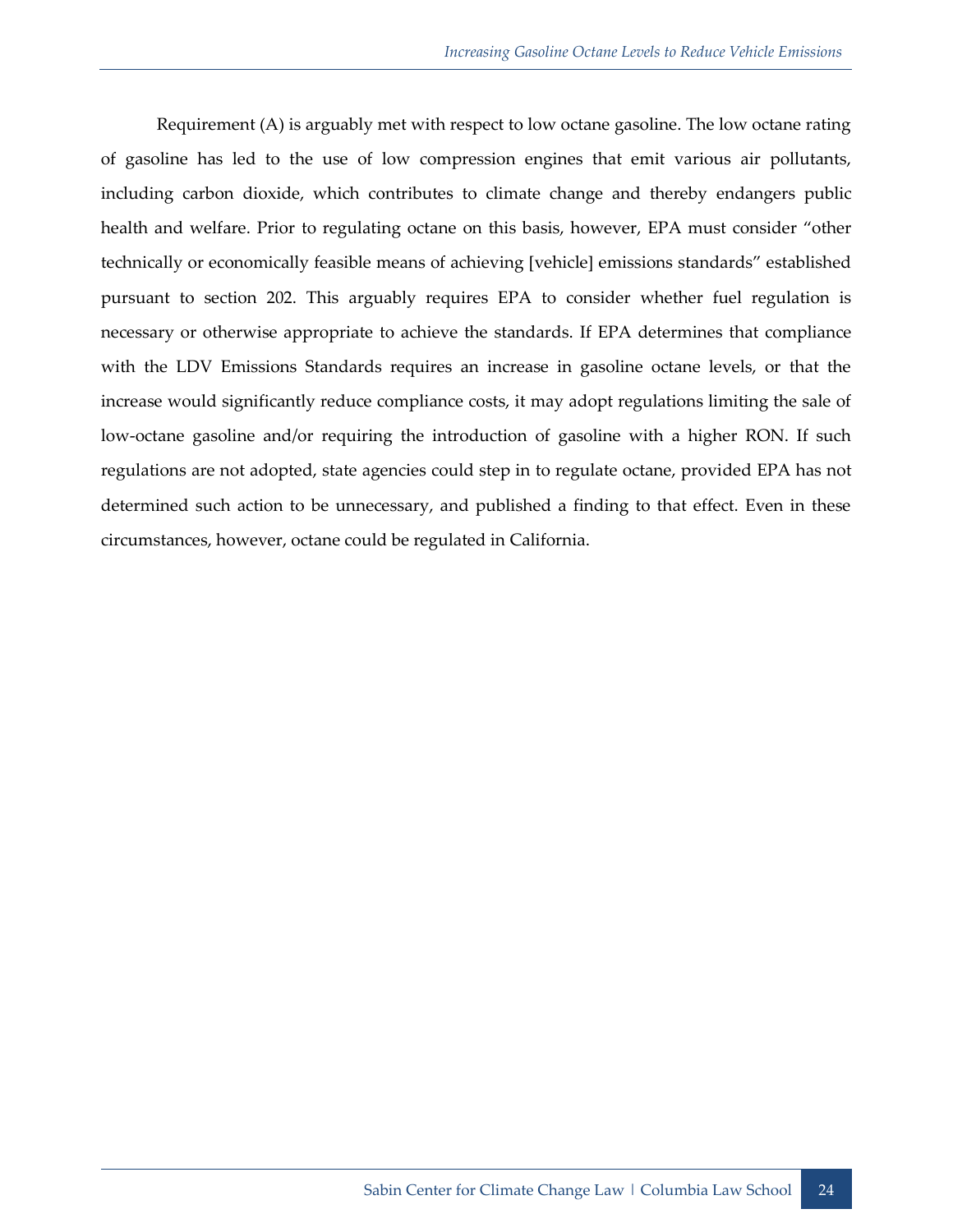## <span id="page-30-0"></span>**APPENDIX 1: CAN EPA ADOPT FUEL REGULATIONS?**

Questions EPA must consider prior to regulating a fuel under section 211(c) of the Clean Air Act.